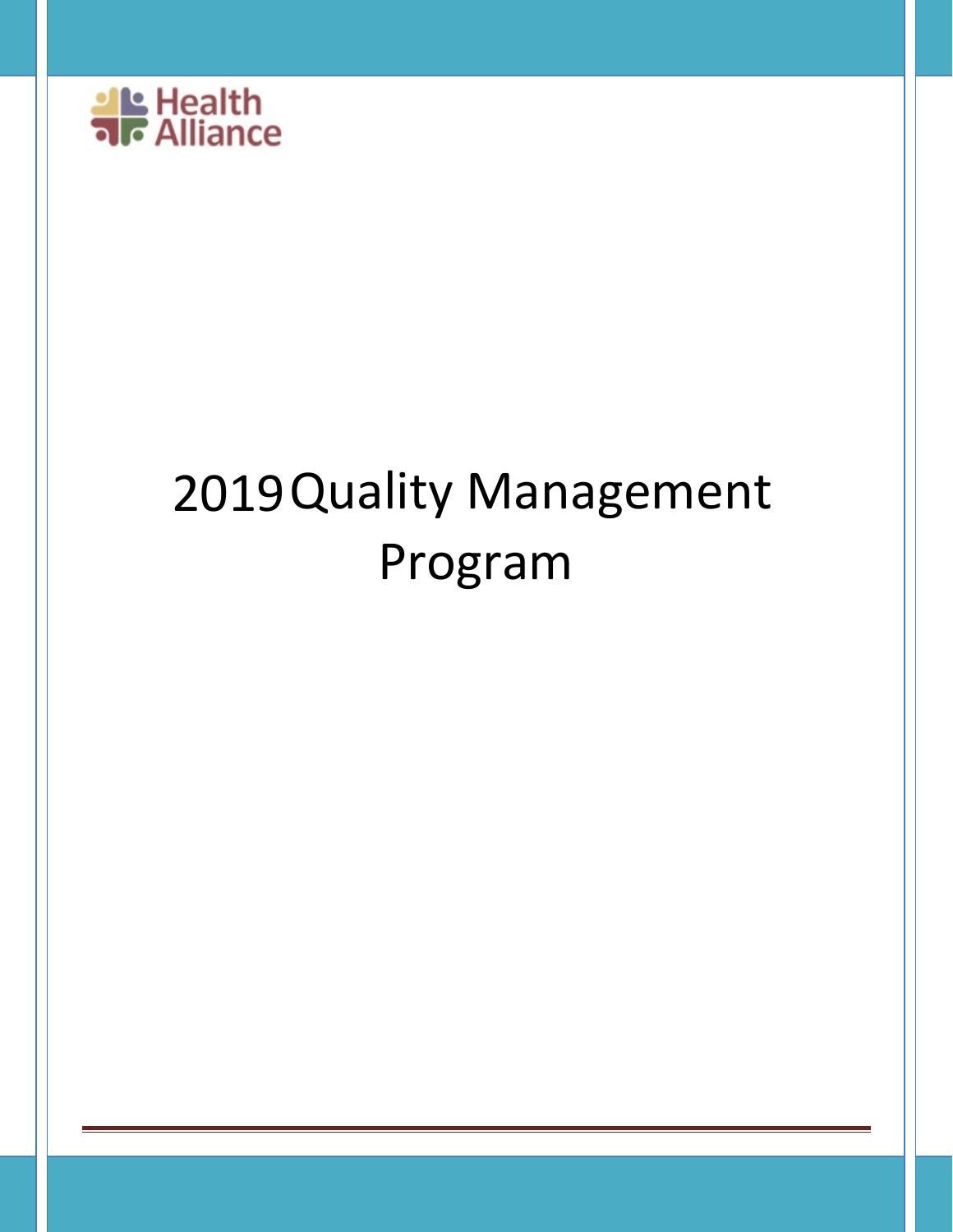# *2019 QUALITY MANAGEMENT PROGRAM*

 In keeping with the mission and vision of Health Alliance to provide competitive insurance products that Alliance, the Carle System, Health Plan partners and contracted providers. Quality Management works in members to improve their health and assess and evaluate the care and service provided. (*Note: the following are used interchangeably throughout the document; Health Alliance and Health Alliance Medical Plans; and case and care management.)* maximize value to shareholders, purchasers and members and to be the top-rated, provider driven health plan, the Quality Management (QM) Program is designed to integrate quality clinical care and service within Health tandem with all departments to establish, coordinate and execute a structure to support Health Alliance

# **QUALITY MANAGEMENT**

DEFINITION OF QUALITY**:** 

- • **Clinical quality** defined as minimum variation from evidence-based practice or expert consensus.
- • **Service quality** defined as meeting or exceeding the valid service requirements of our customers.

# **PURPOSE**

 behavioral health care and service provided to all Health Alliance members across all product lines. Based on Plan/Roadmaps, opportunities for improvement are identified and serve as the basis for restructuring/developing Management Department is committed to ensuring that the care delivered to our members is of the highest The purpose of the Quality Management Program is to design and implement quality improvement activities utilizing an integrative process of continuous assessment and monitoring that strives to improve medical and quality measurements and continuous evaluation of the program components as outlined in the annual QI and/or initiating new tactics to enhance the quality of care and service provided to our members by improving efficiency, increasing the span of healthy life and reducing disparities in the healthcare provided. The Quality "value" with Value defined as Quality + Service / Cost.

# **GOALS**

The goals of the Quality Management Program include:

- 1. Identify needs of the populations served through annual population assessment data.
- 2. Focusing medical and behavioral health clinical care and service measures based on priority needs adhering to NCQA, HPMS, CMS, and State and health plan requirements.
- 3. Assessing performance, measuring the effectiveness of interventions and implementing actions as needed to improve medical and behavioral health care and service.

# **PROGRAM COMPONENTS**

Oversight of the quality functions by the Quality Improvement Committee (QIC):

- 1. Monitor the information sources used for quality management core processes.
- 2. Facilitate a partnership between practitioners, providers, members, and Health Alliance for the purpose of maintaining and improving plan-wide care and service.
- 3. Develop and maintain approaches to support high-quality medical and behavioral health care, including disease management, clinical practice guidelines, utilization criteria and guidelines, complex case management, peer review, pharmaceutical management procedures, ambulatory medical record criteria and processes to enhance communication and continuity of care between practitioners and providers.
- 4. Involvement of designated behavioral health care practitioner to address behavioral health issues.
- rights and appropriate handling of denials of service. 5. Develop and maintain a utilization management (UM) program that incorporates nationally recognized criteria, use of appropriate clinical professionals, risk management, member and practitioner appeal
- 6. Develop and maintain a pharmaceutical management program that includes the development of policies and procedures, processes for restrictions and preferences, patient safety, including medication therapy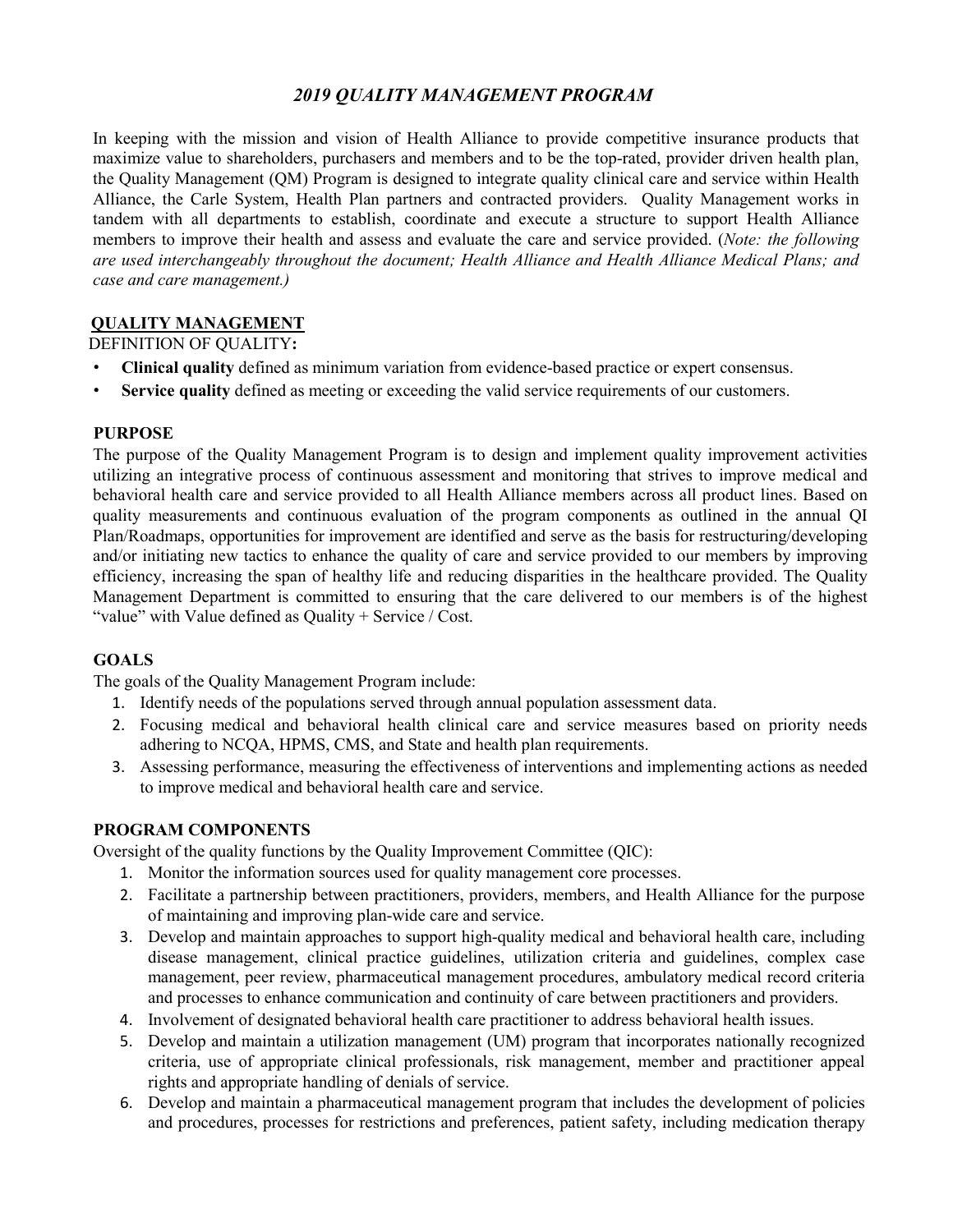management, and update of procedures, participation of pharmacists and physicians, notification to practitioners, and prior authorization processes including denials and appeals.

- 7. Provide access to information about patient safety to members and practitioners through the Health Alliance website and encourage accountability for patient safety with contracted providers through our adverse events and quality of care processes.
- members and practitioners to utilize appropriate guidelines and early detection services for prevention 8. Develop and promote preventive health standards, family planning services and programs to encourage of illness.
- 9. Provide an appeals process designed to protect the rights of the member, physician and hospital as fully as possible. Ensure that any member, provider or practitioner affected by an adverse determination is given the opportunity to appeal through a verbal or written request for medical and administrative review.
- 10. Establish standards and processes for maintenance and oversight of delegated activities, as applicable.
- 11. Establish an annual QM Plan that describes specific activities undertaken each year to address the components of the QM program.

# **PROGRAM SCOPE**

 The scope of the Health Alliance QM program is designed to fulfill the goals and objectives of the program while efficiently utilizing resources to promote and enhance integration of quality activities internally (within Health Alliance) and externally with practitioners, providers, members, employers, state and federal agencies, and appropriate parties. The scope of the QMM program includes, but is not limited to:

- A. Clinical Care
	- 1. preventive health activities
	- 2. clinical quality improvement activities
	- 3. clinical management criteria and guidelines
	- 4. disease management
	- 5. credentialing and recredentialing
	- 6. inpatient care review for inpatient, surgical and behavioral health care admissions
	- 7. discharge planning and transitions of care
	- 8. preauthorization review for medical necessity
	- 9. case management, including complex case management
- B. Service
	- 1. member complaints and appeals
	- 2. trends in member/enrollee dissatisfaction/satisfaction (including CAHPS® surveys)
	- 3. appointment and afterhours access monitoring
	- 4. practitioner availability monitoring
	- 5. telephone access
	- 6. written and verbal communications with members/enrollees
	- 7. concurrent review
- C. Behavioral Health Services
	- 1. preventive health
	- 2. mental health and substance abuse quality improvement activities
	- 3. behavioral management criteria and guidelines
	- 4. telephone and appointment access monitoring
	- 5. credentialing and recredentialing
	- 6. utilization management
	- 7. care transitions
- D. Patient Safety
	- 1. continuity and coordination of care between practitioners and providers
	- 2. tracking and trending of adverse events
	- 3. overutilization / underutilization, as appropriate.
	- 4. implementation of health management systems that support timely delivery of care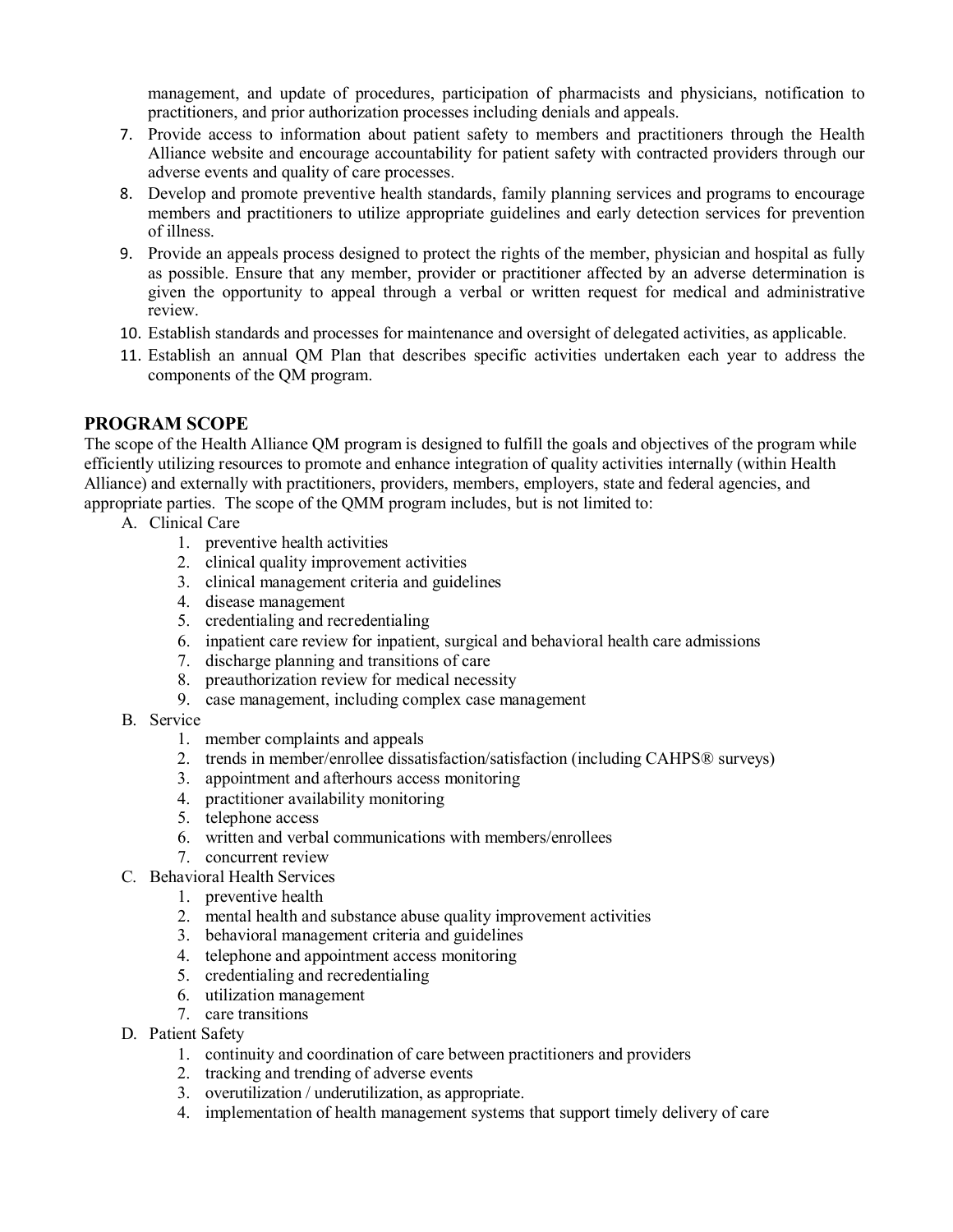5. medication management evaluation through case management program

# **STRUCTURE OF PROGRAM**

 care and service provided to members individually and collectively. The Health Alliance Board has designated the day-to-day accountability of the quality management program to the Health Alliance System Vice President staff members have key roles and responsibilities in the QM Program. The Quality Management Program provides a comprehensive structure to identify, evaluate and improve clinical of Quality, Chief Quality Officer and Executive Director of Quality Management with reporting accountability to the Quality Improvement Committee (QIC). Subcommittees, workgroups and operational teams of the Quality Improvement Committee provide a focus on initiatives involving quality improvement such as member rights and responsibilities, credential, and pharmacy. In addition to committees, multiple departments and individual

# **MEDICARE ADVANTAGE**

 In addition to objectives and program structure previously described, the following are specific to the Health Alliance Medicare Advantage population:

- chronic conditions that would benefit from participating in the program. .Establish mechanisms for improving quality of life. The CCIP will be conducted over a three year period and reported to CMS as 1. Implement chronic care improvement programs (CCIP) through methods that identify enrollees with monitoring enrollees that are participating in the chronic care improvement program with the goal of slowing disease progression, preventing complications and development of comorbidities, and requested.
- 2. Encourages providers to participate in CMS and Health and Human Service (HHS) QI initiatives.
- 3. Contracts with approved Medicare CAHPS® vendor to conduct the Medicare CAHPS® survey.
- with the six priorities in the National Quality Strategy including making care safer by reducing harm caused by the delivery of care; ensuring that each person and family are engaged as partners in their care; promoting effective communication and coordination of care; promoting the most effective prevention and treatment practices for the leading causes of mortality; working with communities to 4. Complies with and monitors the activities reflected in the Medicare Star Rating strategy to be consistent promote wide use of best practices to enable healthy living; and making quality care more affordable for individuals, families, employers and governments by developing and spreading new health care delivery models.
- 5. Complies with CMS requirements for Medication Therapy Management programs. The goal is to optimize therapeutic treatment of specified chronic disease states by increasing compliance and providing education to enrollees and prescribers.
	- a. Health Alliance contracts with a vendor to perform the Medication Therapy Management functions.
	- b. Health Alliance policy for Medicare Part D Medication Therapy Management Program, outlines the identification of beneficiaries, intervention and reporting processes and policy for Medicare Part D Reporting Requirements.
	- c. Health Alliance provides the MTM vendor eligibility data files as well as beneficiary plan members are included unless the member chooses to opt out of participation. start/end dates. Members are selected based on criteria identified within the policy. All eligible
	- medication action plan, personal medication list, targeted medication review and other d. The MTM vendor provides services including determination of eligibility, telephonic CMR, interventions identified in the policy. Health Alliance reviews all interventions and provides feedback and further education/assistance as necessary.
	- e. CMS data validation standards are used to validate accuracy of reporting data. Data is uploaded to CMS annually via HPMS.

To support CMS regulations Health Alliance maintains a health information system that collects, integrates, analyzes and reports data necessary to implement its QM program: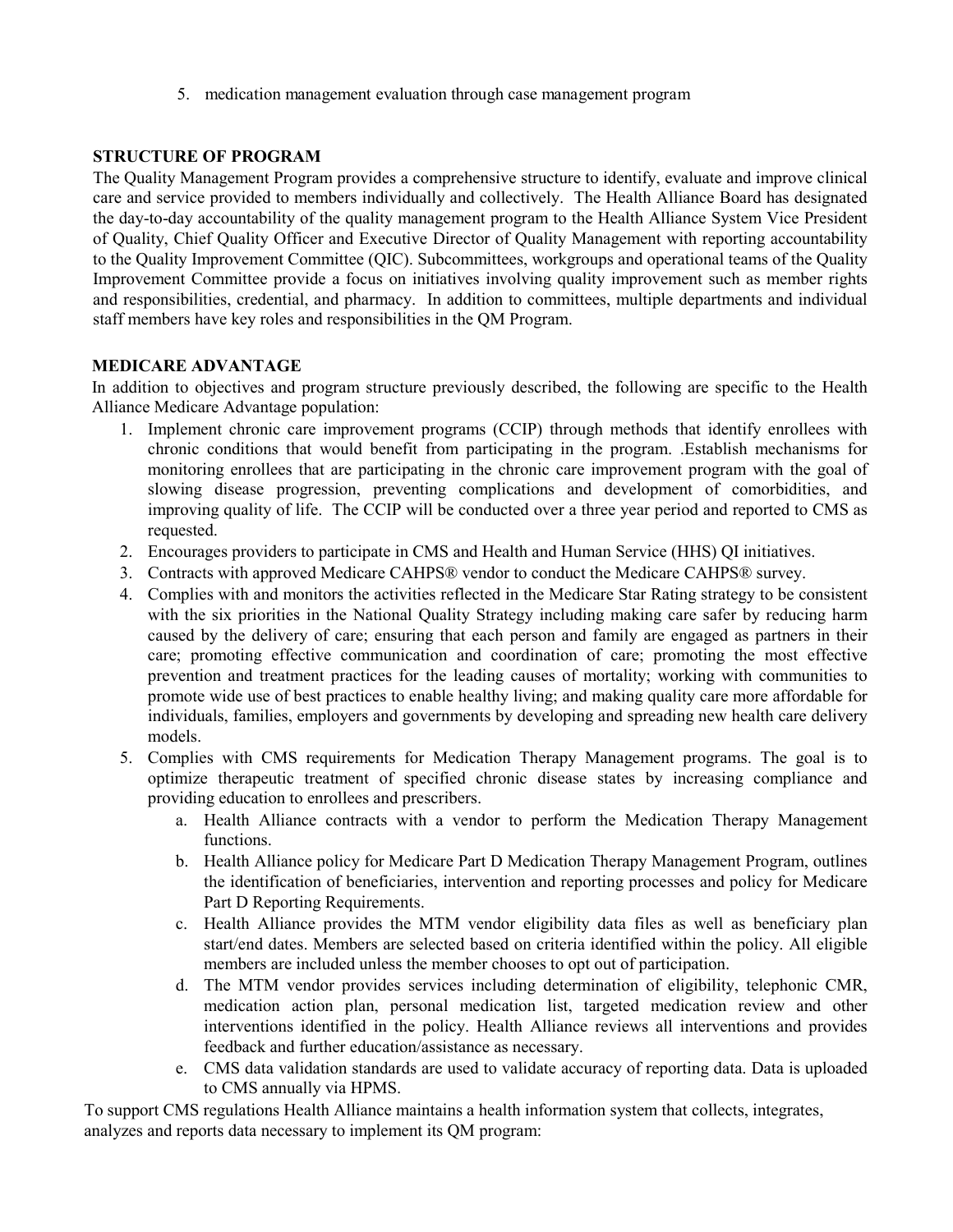- a. Health Alliance has policies and procedures in place on the requirements for reporting data to CMS. Updates to the Reporting Requirements are reviewed upon publication and updates to policies, procedures and systems are completed.
- b. Health Alliance collects data on the following:
	- Provider characteristics via Visual CACTUS Credentialing System for provider and the MC400 as the primary member system of record for member characteristics.
	- Services furnished to members via Compliance Reporter and Risk Manager (HEDIS®), CAHPS® survey process, VITAL Platform for case and utilization management services, MC400 for medical claims, OptumRx for pharmacy data.
	- collection requirements for quality improvement projects via McKesson Compliance Reporter and Risk Manager (HEDIS), CAHPS® survey process, VITAL Data to guide the selection of quality improvement project topics and meet the data

Platform for case and utilization management services, MC400 for medical claims, the vendor for pharmacy data

- c. Health Alliance ensures that information and data received from providers are accurate, timely and complete – via MC400 Claims processing system and the PBM.
- including member concerns and complaints via Sales Force. d. Health Alliance has information systems that integrate data from various sources,
- e. Health Alliance has a formalized process to analyze data via Compliance Reporter and Risk Manager (HEDIS) and Access data bases as needed.
	- Health Alliance addresses identified deficiencies in reported data through provider feedback or ongoing analysis of data through Compliance Reporter (HEDIS) and Risk Manager, ambulatory and inpatient reviews.
	- Health Alliance complies with HIPAA and privacy laws and professional standards of health information management through the Compliance Committee.
- in place for data submission. Corrective actions are put into place for all findings from the data f. Health Alliance conducts a pre-assessment on the Part C measures and has checks and balances validation audit and CMS notification.

 Formal evidence of the impact and effectiveness of the QM program is documented in the annual evaluation. The evaluation includes measurement tools required by CMS and is made available to CMS to enable beneficiaries to compare health coverage options and select among them based on quality and outcomes measures.

 The process of integrating the quality management initiatives with various Health Alliance departments and structure of this program with a diversity of knowledge and skills. These individuals support the primary responsibility of the following key personnel to diffuse quality initiatives throughout the committees is accomplished, in part, through appointment of representatives to the committees listed in the development and continuous evaluation of the QM Program, through the plan, do, check, act cycle. It is the organization.

*HEDIS® is a registered trademark of the National Committee for Quality Assurance (NCQA)* 

# **KEY PERSONNEL**

 • **Chief Medical Officer (MD/DO) (Robert Good DO) and the Vice President of Population Health (RN,**  implementation of medical management, quality and pharmaceutical programs. He also chairs the Medical Directors' Committee. **MS) (April Vogelsang RN, MSN)** are dyad partners that lead medical management for Carle and Health Alliance**.** The Chief Medical Officer chairs the Quality Improvement Committee and oversees the successful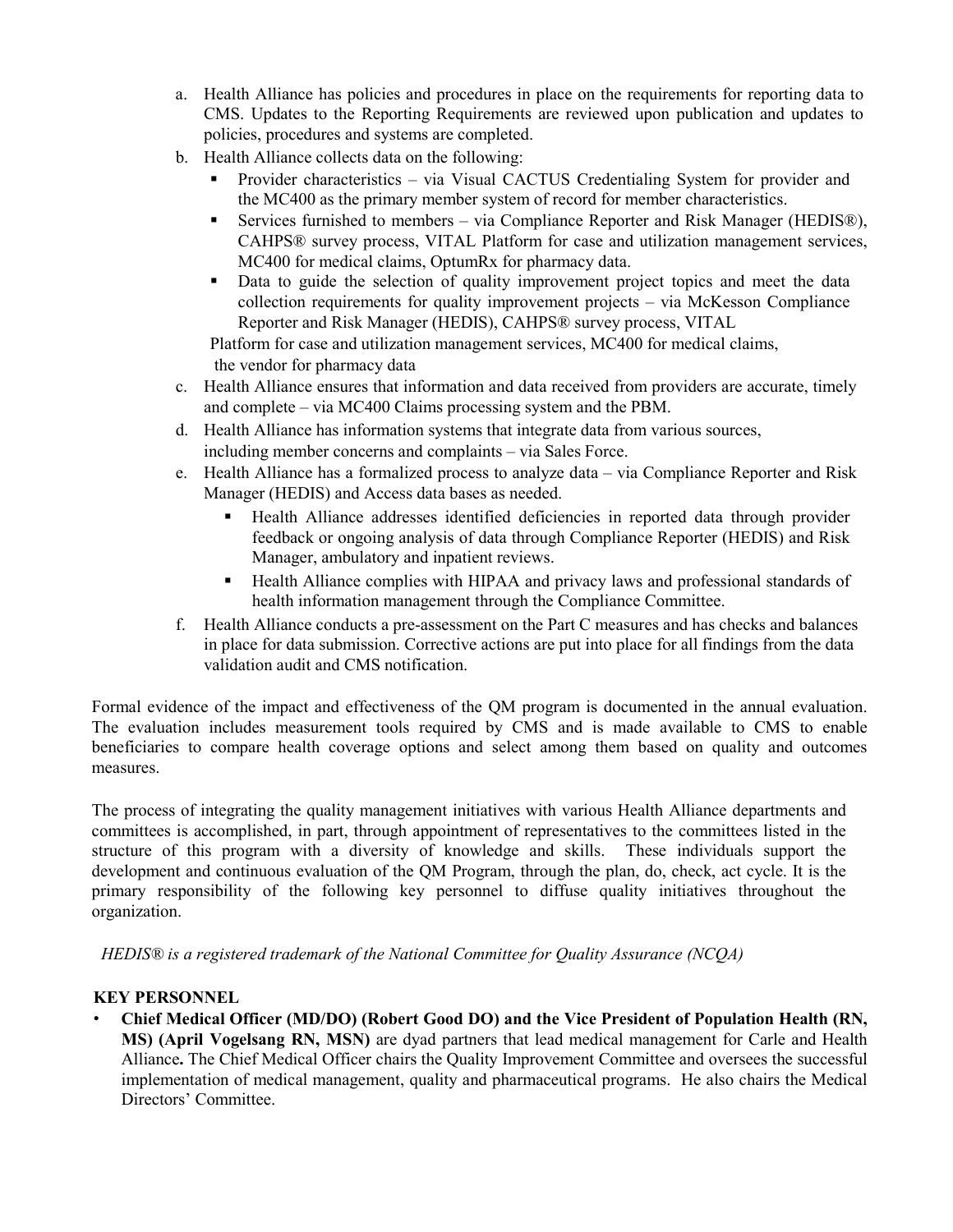- • **Vice President and Associate Chief Medical Officer (MD) (John Beck MD)** is a Psychiatrist by training serving as a Dyad Partner for the Pharmacy Department. The Vice President and Associate Chief Medical and provides behavioral health leadership, including oversight and policy, for all Health Alliance products in all service areas as well as chairing the Behavioral Health Committee, the Medical Policy Committee and Officer reports to the Chief Medical Officer.
- • **Senior Medical Director**, **(Stephen Belgrave MD)** Family Practice Physician, is a 100% medical director for the Bloomington/Peoria and surrounding markets, chairs the Credentialing Committee and reports to the Quality Improvement Committee.
- Medical Director (Charles Liang DO) Family Practice/Convenient Care provider that serves as dyad leader for Star Ratings, Consultative Solutions, Health Coaching teams and Risk Management.
- • **Director of Quality Management (Christine Freehill)** provides oversight for the quality management department, reporting to the Vice President of Population Health.
- • **QM Data Reporting Manager** (**Linda Richardson**) oversees system operations staff to ensure timely and accurate completion of HEDIS data reporting for all products, working closing with the HEDIS Supervisor and Technician.
- • **HEDIS RN Manager (Nancy Eisenmenger, RN) -** Oversees HEDIS medical record review time and data gather process. Supports efforts to improve HEDIS record keeping.
- • **Director of Outpatient Care Coordination (Diane Genthner, RN)**  oversight for Health Alliance care coordination and outpatient care coordination at Carle.
- **BSPH)** provides oversight of inpatient, outpatient and skilled nursing facility utilization management as well as coding analysis and education and clinical services/outreach services for Health Alliance. • **Utilization Management and Risk Adjustment Revenue Management Director (Dawn Peterson CPC,**
- • **Director, Medicare Stars and Health Improvement (Kena Hahn, MHA)** leads Medicare Advantage star ratings process, health coaching teams and consultative services.
- staff; pharmacy related contracting and pharmacy benefit manager. • **Pharmacy Director (Brian Smolich)** is responsible for the supervision of the pharmacy network, pharmacy
- • **Clinical Services and Delegation Manager (Laurie Howard, RN)** responsible for oversight of clinical services delegation activities and potential quality incidents.
- • **Supervisor of Quality Informatics and Reporting (Patty Kieffer)** of the Carle Health System helps coordinate data needs between the health plan and Carle.
- for HEDIS measures and impact of interventions for Health Alliance and the Carle System. • **Systems Quality Data Analysts (Melody Etherton, Mike Witruk, Pam Erickson)** provide data analytics
- • **QM Project Manager (Debra Carruthers)** manages the quality program and annual evaluation processes and supports the annual HEDIS data collection and reporting.
- • **STAR Program Manager (Damien Banks, MHA, MBA)** works with cross-functional teams and leaders to ensure understanding and continuous improvement of star rating measures to achieve a 5-Star rating.
- • **Star/QI Coordinators (Danielle Daly, Emily Wells, Beth Jurkowski)** focus on improving and maintain high Star and NCQA ratings through intervention implementation and monitoring.

# **TECHNICAL RESOURCES/SYSTEMS**

There are a number of technical resources/systems available to support and implement the QI program:

- members at risk (complex case management) as well as integration with wellness programs (i.e. health 1. **VITAL Platform** (recently transitioned from AxisPoint Health to MedDecision) is a technology system that provides, condition identification, program identification/work list, risk levels/risk profile, identification of gaps in care, system alerts and messaging capabilities to support medical management services including utilization management, case management, disease management, management of coaches) and documentation of member appeals..
- 2. InterQual is embedded in VITAL and is an industry-leading evidence-based tool for determining the appropriateness of health care interventions and levels of care across the continuum. This program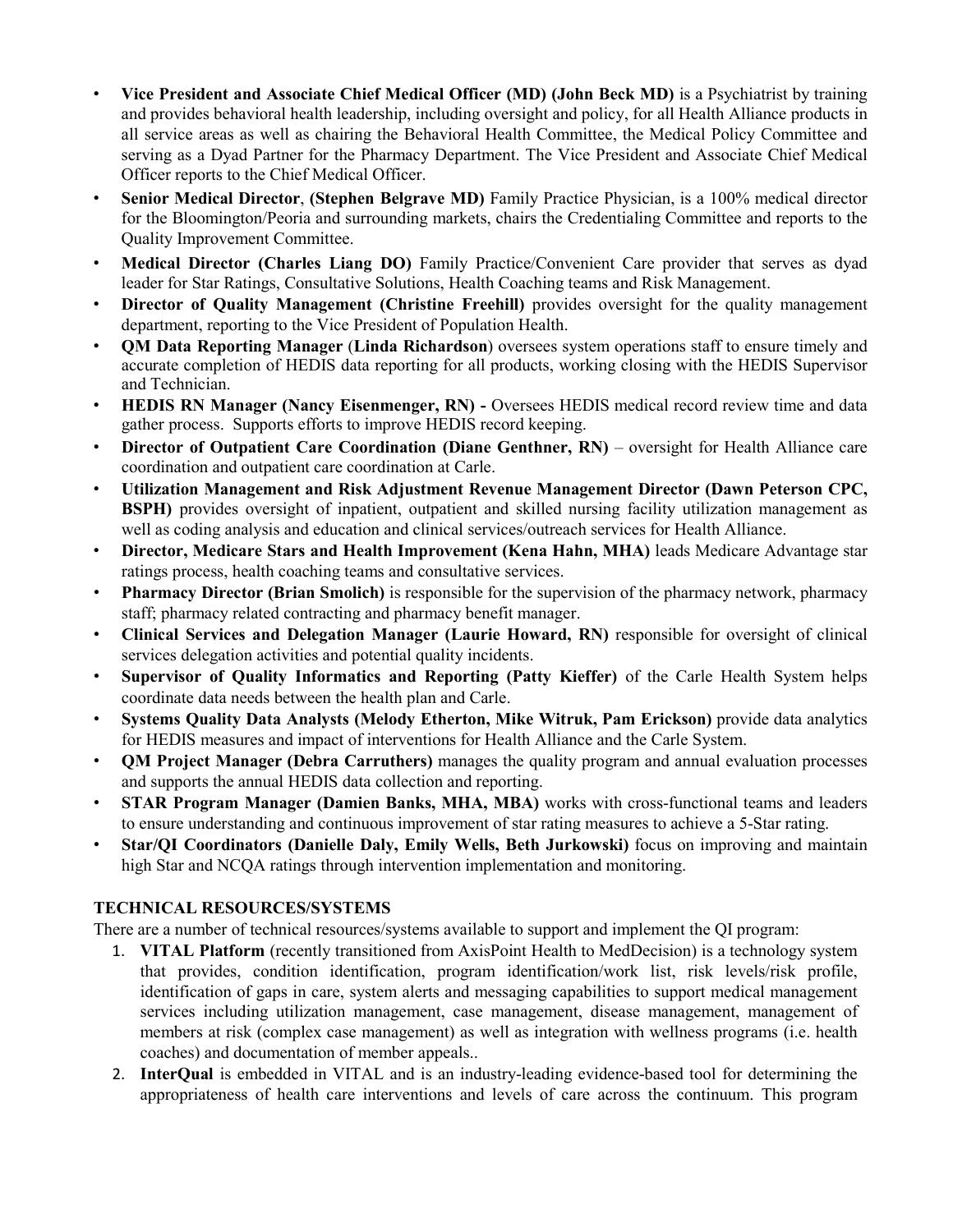supports preauthorization, concurrent review and retrospective analysis of clinical appropriateness. The following guidelines are used:<br>a. Inpatient Services:

- - i. InterQual® Level of Care: Acute Criteria, Adult; and Acute Criteria, Pediatric;
	- ii. American Society for Addiction Medicine (ASAM) Patient Placement Criteria for the Treatment of Substance-Related Disorders, (Second Edition – Revised)
- b. Outpatient Services
	- i. InterQual<sup> $\degree$ </sup> Care Planning: Procedures Criteria, Adult and Pediatric
	- ii. InterQual<sup>®</sup> Care Planning: Imaging Criteria, Adult and Pediatric
	- iii. InterQual<sup>®</sup> Care Planning: Molecular Diagnostics
	- iv. InterQual is a nationally respected vendor with clinical criteria based on best practice, clinical data and medical literature.
	- v. Prest & Associates, Inc. is a nationally respected independent review organization that board certified physicians in mental health and substance abuse. ASAM guidelines are a provides behavioral health criteria along with consultation and review services with nationally accepted standard of care for the treatment of substance abuse disorders.
- annually to determine whether updates/revisions are warranted. c. Where vendor guidelines are incomplete or absent, internal medical policies that reflect current standards or medical practice are developed by the Medical Director Committee and reviewed by the Medical Policy Committee. All Health Alliance criteria and medical policies are reviewed

# 3. **Change Healthcare (formally McKesson)**

- a. **Risk Manager** is an integrated performance platform that enables better management to reduce medical management costs and improve physician efficiency and quality profiling.
- NCQA, as well as at the provider specific HEDIS and prospective HEDIS work. b. **Compliance Reporter** gathers and reports HEDIS. This includes data reported annually to
- 4. **MC400 Managed Care 400** is a claim processing system from OAO Healthcare Solutions retains member/enrollee eligibility information, applies provider contract and payment terms and adjudicates claims based on specific rules established for employer benefit packages.
- 5. **PBM** Pharmacy Benefit Manager, OptumRx, offers customized products and uses an evidence-based approach to manage costs.
- 6. **Visual CACTUS**  houses all data for credentialed providers and drives the recredentialing process
- enables tracking, documentation and reporting of ambulatory review criteria and results. 7. **Ambulatory Review Database** – an Access based system developed by Health Alliance staff that
- 8. **Adverse Events Database**  an Access based system developed by Health Alliance staff enables to tracking, documentation and reporting of adverse events (never events and sentinel events).
- 9. **Wellness Vendor (Rally)**  available to all Commercial Health Alliance members and providers free of charge via the Health Alliance/ website. Rally offers web-based wellness programs using current technologies to engage members in improving their health.
- 10. **MCNet**  pulls member/enrollee information for the customer service representative from the by the representative. MCNet combines access to a call tracking process from another system by Onyx called Customer Center with data housed in the MC400. Calabrio's Work Force Management and member/enrollee number entered into the Cisco Systems IVR by the caller or when accessed manually Quality Management software are used for staff scheduling, call recording, and call monitoring.

The following pages contain descriptions of the quality management program committee structure.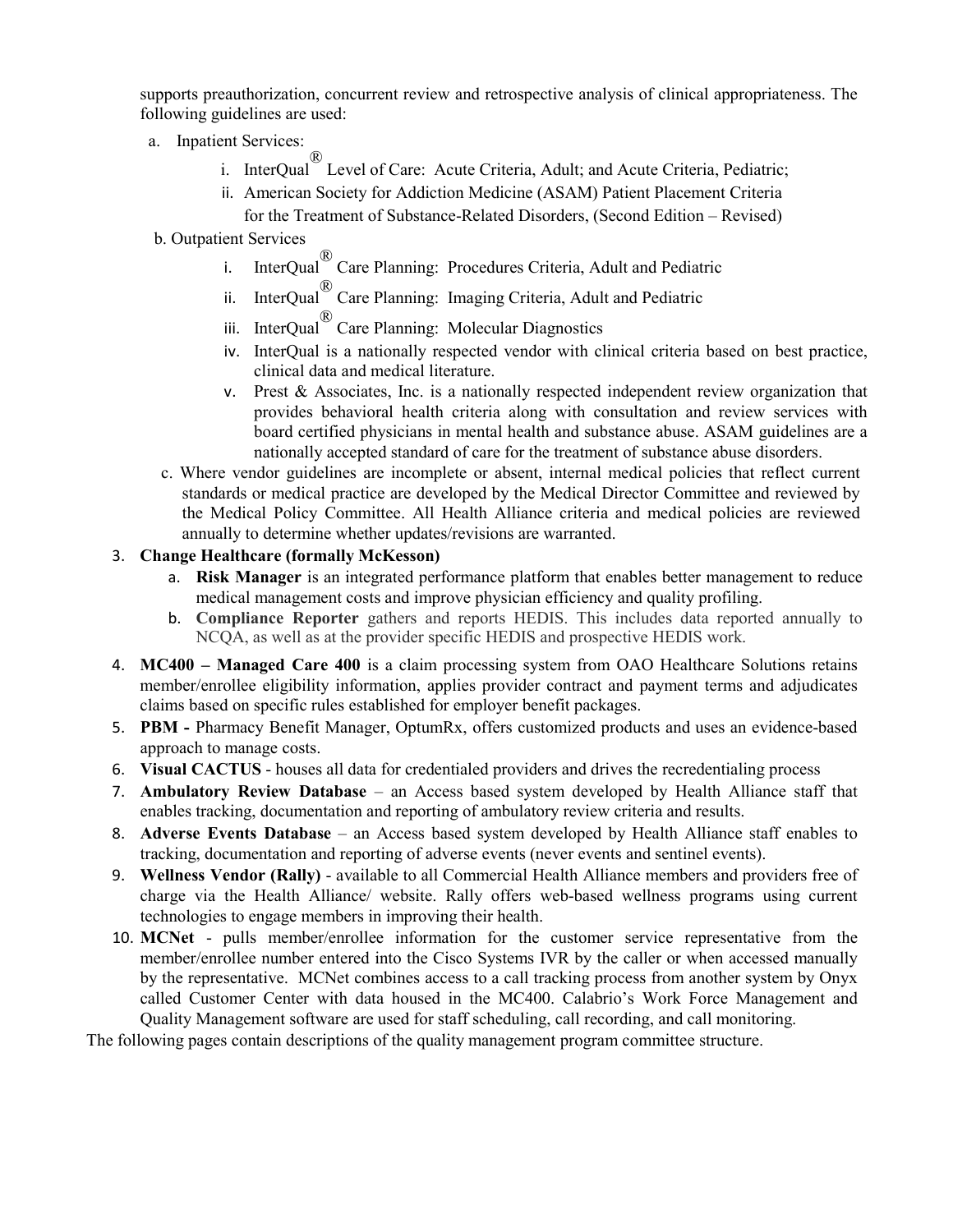# **QUALITY IMPROVEMENT COMMITTEE (QIC)**

- initiatives throughout Health Alliance for all products. **a.** Role: To provide direction, implementation, oversight and coordination of quality improvement
- **b. Chairperson:** Chief Medical Officer, Health Alliance (Robert Good, DO)

# **c. Membership:**

- System Vice President of Quality, Carle Health System (Elizabeth Angelo, MSN, RN) )
- Chief Quality Officer, Wenatchee Valley Medical Center (Randy Mosely MD)
- Vice President of Medical Management, Carle Health System (April Vogelsang, RN, MS)
- Director of Quality Management, Health Alliance (Christine Freehill)
- Senior Medical Director (Stephen Belgrave MD)

Non-Voting:

- Senior Vice President Government Relations and Business Operations Health Alliance (Sinead Madigan)
- Managed Care Pharmacist, Health Alliance (Tamara Migut RPh)
- OM Administrative Assistant (Amber Millburg)
- OM Project Manager (Debra Carruthers)
- **d. Reporting:** Reports to the Health Alliance Medical Plans Board.
- **e. Responsibilities** (\*denotes accreditation/regulatory requirements**):** 
	- Evaluate and allocate resources for quality improvement activities, including resources needed to impact Star and NCQA ratings\*
	- Evaluate the quality improvement structure and complete a formal QI Plan and QI Evaluation on an annual basis.\*
	- Adopt, develop, and implement overall preventive health and clinical guidelines.\*
	- Oversee all quality improvement initiatives as described in the annual plan.\*
	- Review HEDIS rates by product, reporting findings from the annual HEDIS audit, and assess actions based on results.\*
	- Review Medical Management Oversite Committee (MMOC) minutes specific to the utilization management program structure NCQA requirements\*.
	- Review Part C and Part D Report Cards (Star Ratings)\*
	- **Monitor Quality Improvement Project (QIP) and Chronic Care Improvement Program (CCIP)\***
	- Oversee pay for performance programs related to quality metrics\*
	- Oversee all delegated activities\*
	- Delegate any of the above activities to sub-committees, workgroups or operational teams with appropriate oversight.\*
	- Monitor sub-committee, work group and operational team activities through review of meeting minutes and reports at least annually.\*

# **f. Meets:** Monthly

- Generated for each meeting and approved by the committee.
- Reflect the activity, discussion, analysis and recommendations of the committee, as well as follow-up and resolution of prior recommendations.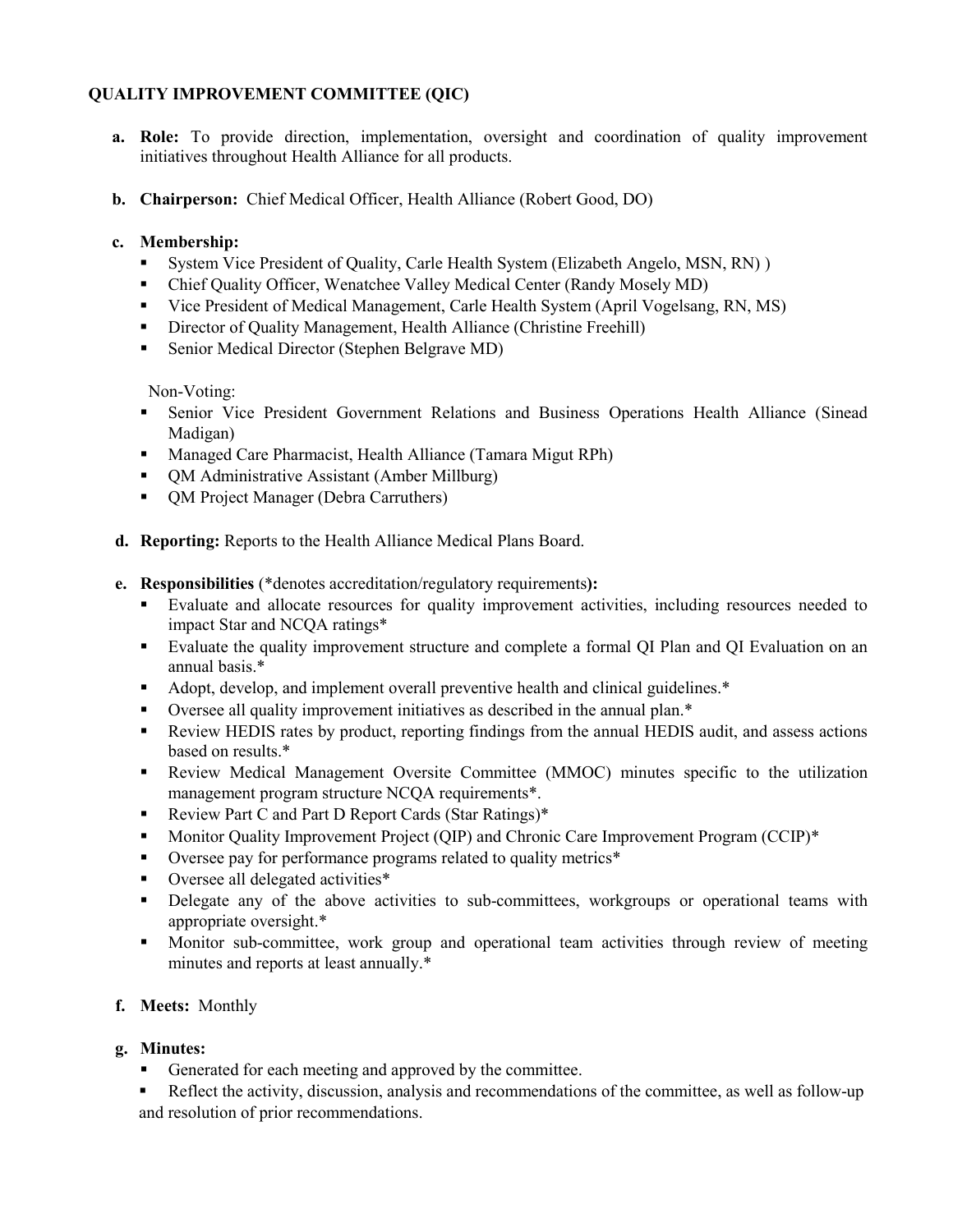# **PHARMACY AND THERAPEUTICS COMMITTEE**

- **a. Role:** Provides guidance for pharmacy utilization for Health Alliance providers.
- **b. Chairperson:** Pharmacy Director, Health Alliance (Brian Smolich RPh)

# **c. Membership:**

Voting:

- Family Practitioner and Psychiatrist, Carle (Kevin Brazill MD)
- Regional Medical Director, Health Alliance (Stephen Belgrave MD)
- **Internal Medicine Practitioner, Christie Clinic (Kathleen Collins MD)**
- **Medical Director and Physician, Reid (Patrick Anderson MD)**
- Managed Care Pharmacist, Signal Health Washington (Ryan Taketomo PharmD)
- **Long Term Care Pharmacist, Christian Homes Nursing Homes (John Rupkey RPh)** Non-Voting:
- Rheumatologist, Carle (Mehmoodur Rasheed MD)
- Gastroenterologist, Carle (Nelson Moy MD)
- Oncologist, Carle (Maria Grosse-Perdekamp MD)
- **Endocrinologist, Carle (Kingsley Onyemere MD)**
- Pediatrics, Carle (Donald Davison MD)
- Cardiologist, Carle (Karen Wiarda DO)
- Neurologist, Carle (Robert Cranston MD)
- **d. Reporting:** Reports to Medical Directors Committee.
- **e. Responsibilities (**\*denotes accreditation/regulatory requirements)**:** 
	- Annual review of the pharmacy program and PBM oversight\*.
	- Maintain and establish a formulary\*.
	- Reviews and updates pharmaceutical management policies and procedures annually based on new technologies.\*
	- **Approves or disapproves medications including biotechnology and medications. Medication on the** formulary may be removed or have its status changed.\*
	- May, from time to time, determine that a prior approval guideline should be developed and implemented.
	- May establish guidelines for criteria based medications.\*
	- Establish and implement a Drug Utilization Evaluation (DUE) program.\*
	- **•** Designate a Task Force or Subcommittee to study particular prior approval guideline.\*
	- **Ensure an appeal process for pharmacy issues is maintained.\***
- **f. Meets:** Bimonthly

- Generated for each meeting and approved by the Chairman.
- **Reflects the activity, discussion, analysis, and recommendations of the committee as well as followup** and resolution of prior recommendations.
- **Distributed to the Medical Director Committee, key directors and managers at Health Alliance.**
- **Provided to Communications Dept. to include a summary of minutes to all Health Alliance** practitioners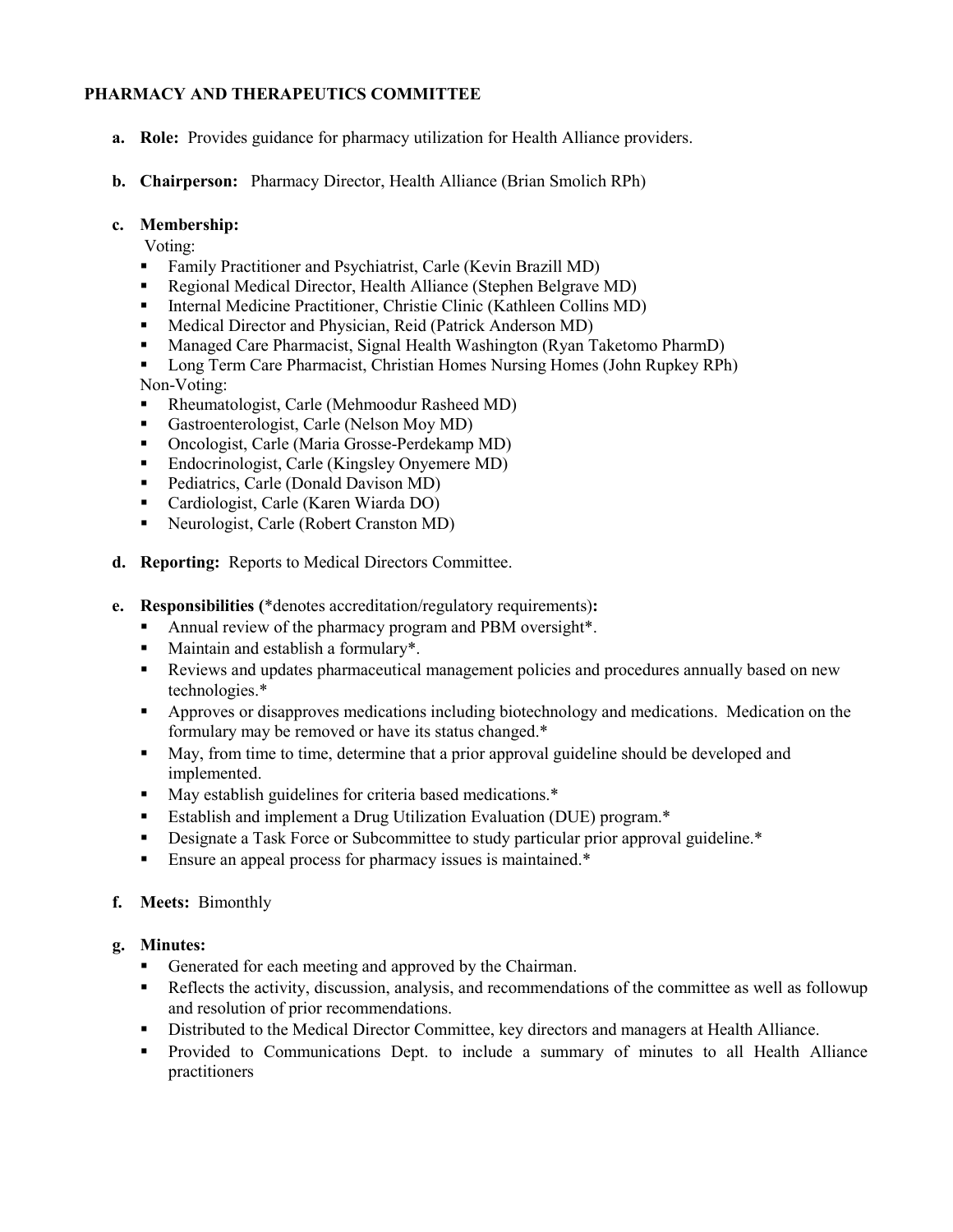# **MEMBERS' RIGHTS AND RESPONSIBILITIES COMMITTEE (MRRC)**

- Information reviewed includes but is not limited to: complaints and appeals data, MRR policies and survey results, cultural and linguistic service needs, provider access data, and service-related Key **a. Role:** To assist in maximizing the value of our members' health care by monitoring available reports and information and making recommendations for improvement to the Quality Improvement Committee. procedures, member/enrollee communications, prospective member/enrollee communications, member/enrollee satisfaction survey results (CAHPS® and new member/enrollee surveys), disenrollment Performance Indicators.
- **b.** Chairperson: Director of Quality Management, Health Alliance (Christine Freehill)

# **c. Membership:**

- Director of Communications, Health Alliance (Dana Meek)
- QI Project Manager (Debra Carruthers, RHIA, CPHQ)
- Director ofCustomer Solutions , Health Alliance (Jennifer Marquardt)
- Chief Medical Officer, Health Alliance (Robert Good DO)
- System Vice President of Quality, Carle Health System (Elizabeth Angelo, RN)
- Compliance Project Manager (Carol Znaniecki)
- Health Alliance Customer Experience Manager (Kristy Waddell)

Ad-Hoc Members:

- Director of Claims and Recovery, Health Alliance (Lisa Parker)
- **Director of Pharmacy, Health Alliance (Brian Smolich RPh)**
- Member/Provider Resolutions Manager, Health Alliance (Debbie Burr)
- National Network Manager, Health Alliance (Denise Grussing)
- **d. Reporting:** Reports to the Quality Improvement Committee and confidentiality issues to Compliance Committee.
- **e. Responsibilities** (\*denotes accreditation/regulatory requirements**):** 
	- Facilitate mutually respectful relationships with members and providers through an established statement of members' rights and responsibilities.\*
	- trends, provide recommendations for improvement as needed. Monitor development, implementation Review member/enrollee complaints and appeals data and provider appeals (annually) to identify and tracking of applicable policies and procedures.\*
	- Ensure member materials contain information needed to understand benefit coverage and obtain care.\*
	- provides a description of Health Alliance operating procedures.\* Ensure communication (written and oral) with prospective members clearly outline benefits and
	- Ensure cultural and linguistic needs of members/ are assessed annually and addressed to ensure cultural competence of all staff.\*
	- Review findings of member and practitioner satisfaction surveys (at least annually) to identify trends and opportunities for improvement.\*
- **f. Meets:** Every other month
- **g. Minutes:** 
	- Generated for each meeting and approved by the committee.
	- Reflect the activity, discussion, analysis and recommendations of the committee.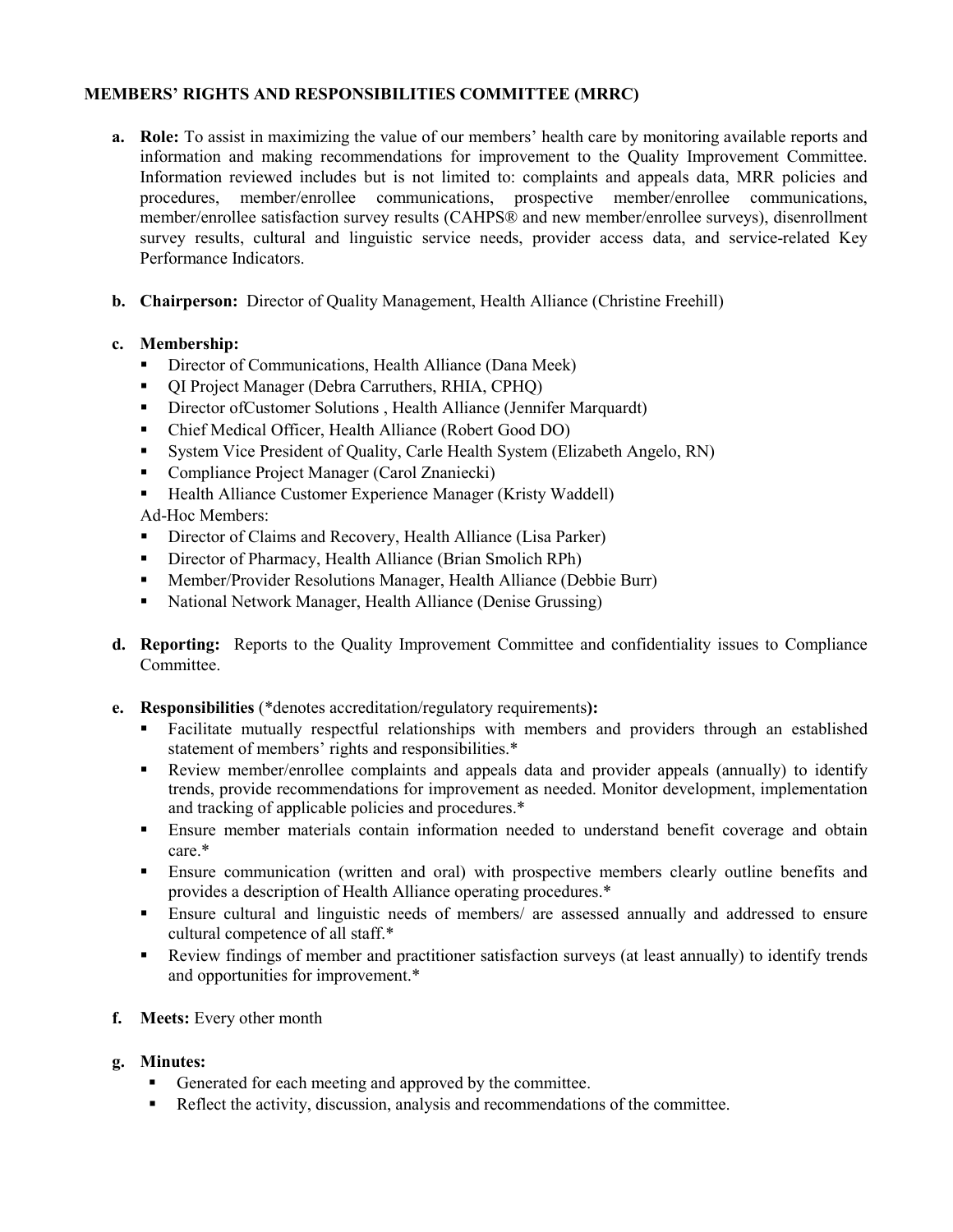Shared with the Quality Improvement Committee, which reports up to the Health Alliance Board of Directors.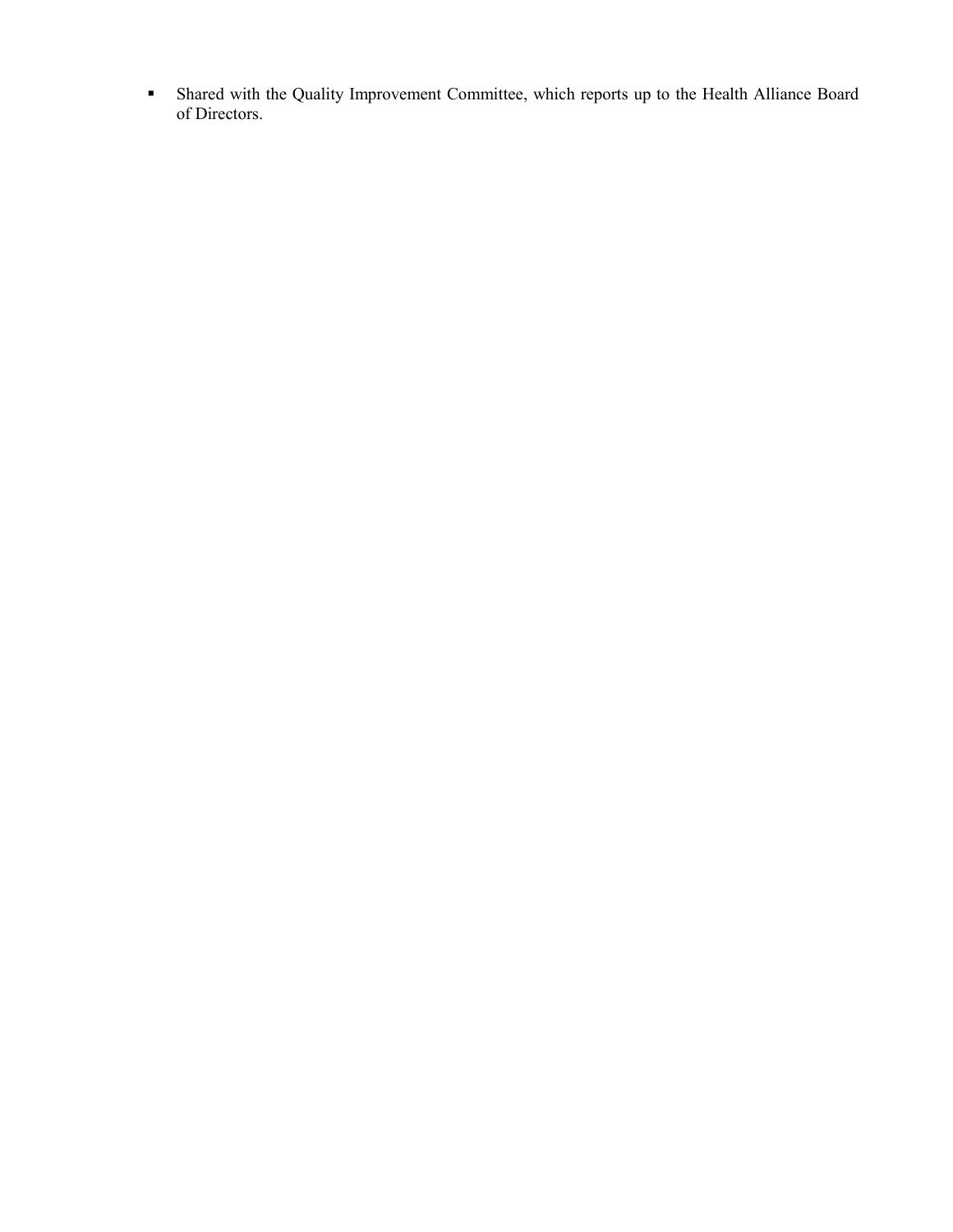# **MEDICAL POLICY COMMITTEE (MPC)**

- **a.** Role: To review and provide practitioner input on new and updated criteria, medical policies, and policies and procedures.
- **b. Chairperson: V.P. and** Associate Chief Medical Officer, Health Alliance (John Beck MD)

#### **c. Membership:**

- Regional Medical Director, Health Alliance (James Burke MD)
- Rural Health Practitioner (Erich Slocum MD)
- **Radiation Oncologist (Sanisa Stanic MD)**
- Director of Utilization Management, Health Alliance (Dawn Peterson)

#### Non-Voting

- **Medical Management Project Coordinator (Diana Hasler)**
- **d. Reporting:** Provides feedback to the Medical Directors' Committee, as needed. We review all active medical policies yearly, make recommendations for coverage/non-coverage of new medical technologies and submit all these findings to MDC for discussion and final action.

#### **e. Responsibilities:**

- Review case requests for new technology based on literature with recommendations based on area of expertise.
- Review and update policy and procedures taking into consideration appropriate specialty opinions.
- **f. Meets:** Monthly

- Generated for each meeting and approved by the committee.
- Reflect the activity, discussion, analysis, and recommendations of the committee as well as follow-up and resolution of prior recommendations.
- Reviewed by the Medical Directors' Committee monthly and shared with the Quality Improvement Committee.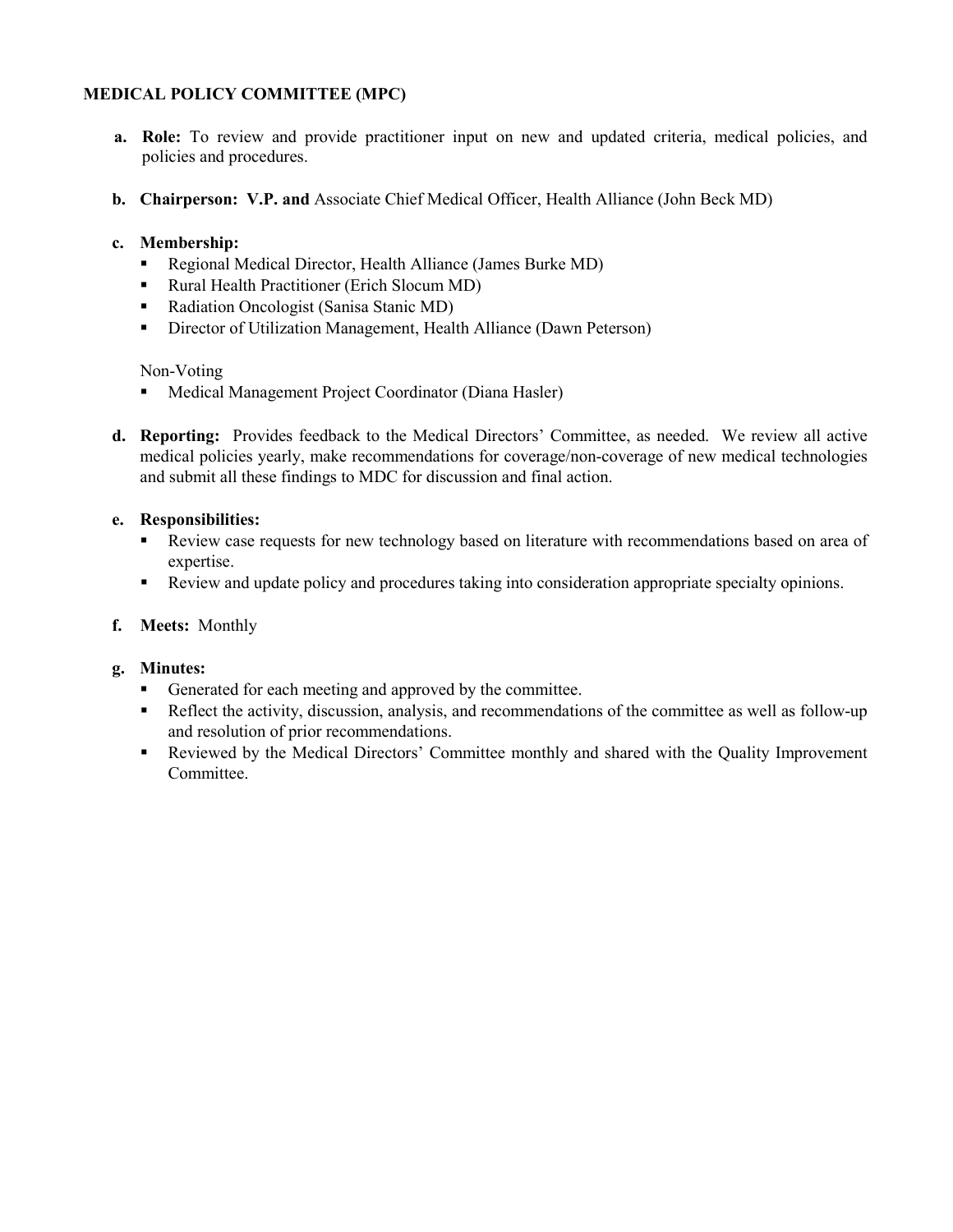# **MEDICAL DIRECTORS' COMMITTEE (MDC)**

- **a.** Role: Primarily responsible for oversight and review of medical management activities and strategic planning for initiatives that will enhance the provision of care.
- **b. Chairperson:** Chief Medical Officer, Health Alliance (Robert Good DO)

#### **c. Membership:**

- a. Associate Chief Medical Officer, Health Alliance (John Beck MD)
- b. Senior Medical Director, Health Alliance (James Burke MD)
- c. Senior Medical Director, Health Alliance (Stephen Belgrave MD)
- d. Medical Directors, Health Alliance ( Dr. Johnson, Dr. Charles Liang, Dr. Ken Sagins, Dr. John Zech, Dr. Mike Smith, Dr. Steve Bowers)
- e. Medical Directors, Health Alliance Northwest (Dr. Richard Hourigan, Dr. Davenport)

#### Non-voting:

- f. Medical Management Project Coordinator (Diana Hasler RN)
- **d. Reporting:** Reports to the Quality Improvement Committee for NCQA requirements only.
- **e. Responsibilities** (\*denotes accreditation/regulatory requirements**):** 
	- a. Review medical policies at least annually.\*
	- b. Oversee the review of information involving new technologies and/or treatments.\*
	- c. For medical policy and new technology and/or treatment reviews, obtain input from participating providers, as needed.\*
	- d. Reviews credentialing committee actions for credentialing and recredentialing of providers.
	- e. Reviews appeal decisions from External Review Organizations (EROs) to determine if changes in current criteria/medical policies are indicated.\*
	- f. Oversees review of inter-rater reliability reports for applying UM criteria and validity including sampling methodology used when selecting records eligible for inter-rater reliability testing.\*
	- processes\*At least annual assessment of practitioner's experience with the UM processes\*. g. Reviews and approves department policies presented for new or changed UM activities or
	- h. Discusses UM issues and may recommend further review by QM Leadership. $*$   $\Box$ Timeliness of UM decisions\*
- **f. Meets:** Monthly. Reports summary of activities to QIC

- a. Generated for each meeting and approved by the committee.
- b. Reflect the activity, discussion, analysis and recommendations of the committee as well as followup and resolution of prior recommendations.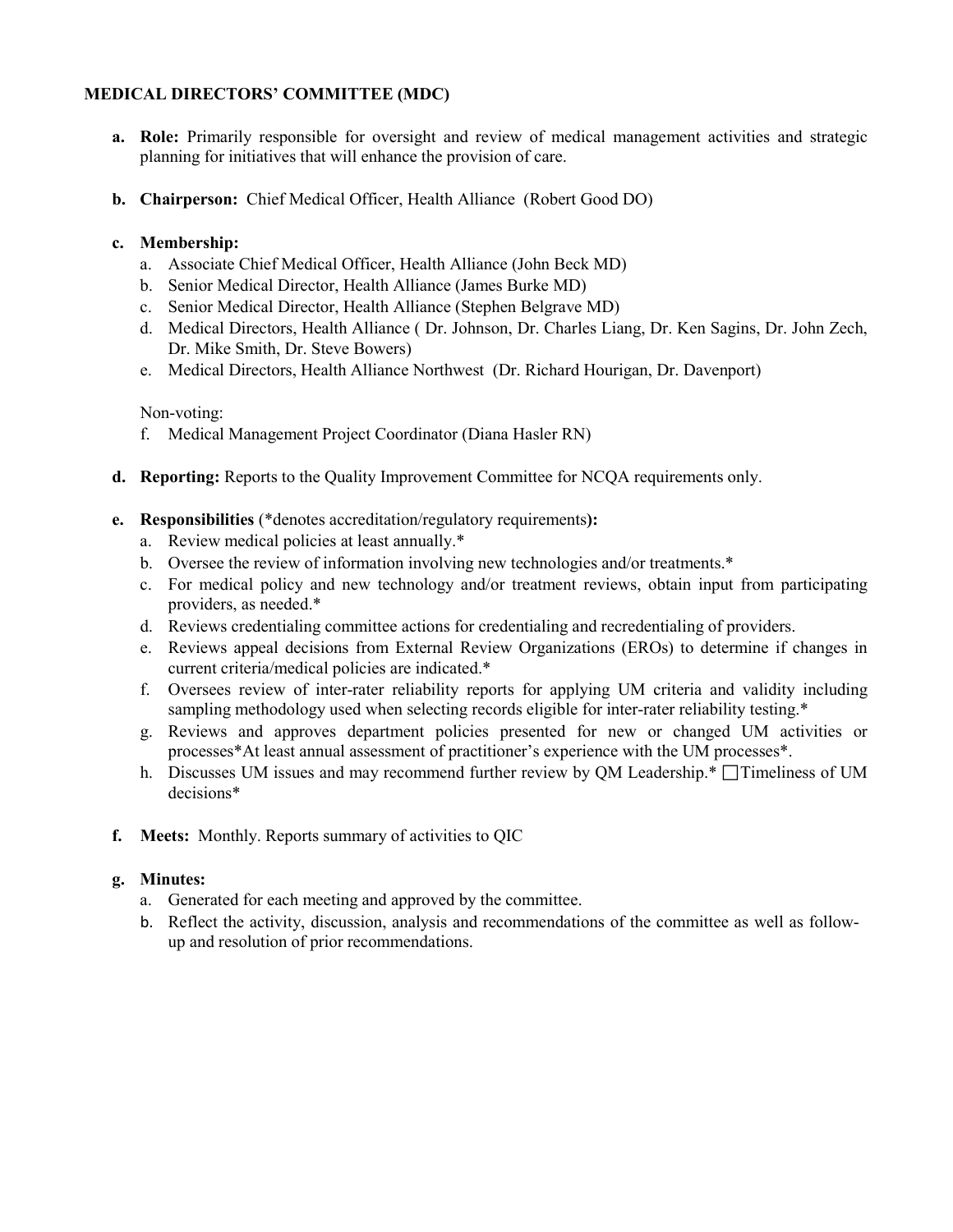# **CREDENTIALING COMMITTEE**

- a. Role: Primary responsibility is to review all credentialing and recredentialing files and determine approval or denial of individual practitioners and facilities at the time of initial credentialing and recredentialing.
- **b.** Chairperson: Senior Medical Director, Health Alliance (Stephen Belgrave MD)

# **c. Membership:**

- Associate Chief Medical Officer, Health Alliance, (John Beck MD)
- Senior Medical Director, Health Alliance (James Burke MD)
- Associate Medical Director, Northwest (Tanny Davenport MD)
- Associate Medical Director, Health Alliance (Michael Johnson MD)

Consulting Members:

- **Women's Health Physician**
- Surgical Services Physician, Carle (Sherfield Dawson MD)
- Otolaryngology Physician, Carle (Ryan Porter MD)
- Associate Medical Director, Carle (Ken Sagins MD)

Non-Voting:

- Director of Quality Management, Health Alliance (Christine Freehill)
- **d. Reporting:** Reports to the Medical Director Committee
- **e. Responsibilities** (\*denotes accreditation/regulatory requirements**):** 
	- Reviews all materials, including patient safety/quality issues, relevant to an applicant regarding credentialing and recredentialing issues as identified in the Health Alliance credentialing policies and procedures.\*
	- **•** Determines approval or denial status as a Health Alliance participating practitioner or facility.\*
	- Reviews and revises all policies and procedures related to credentialing and recredentialing activities at a minimum annually.\*
	- Oversees quality monitoring deficiencies for all providers outside the recredentialing cycle, including LTSS providers.\*
- **f. Meets:** Bimonthly

- Generated for each meeting and approved by the committee.
- Reflect the activity, discussion, analysis and recommendations of the committee as well as follow-up and resolution of prior recommendations.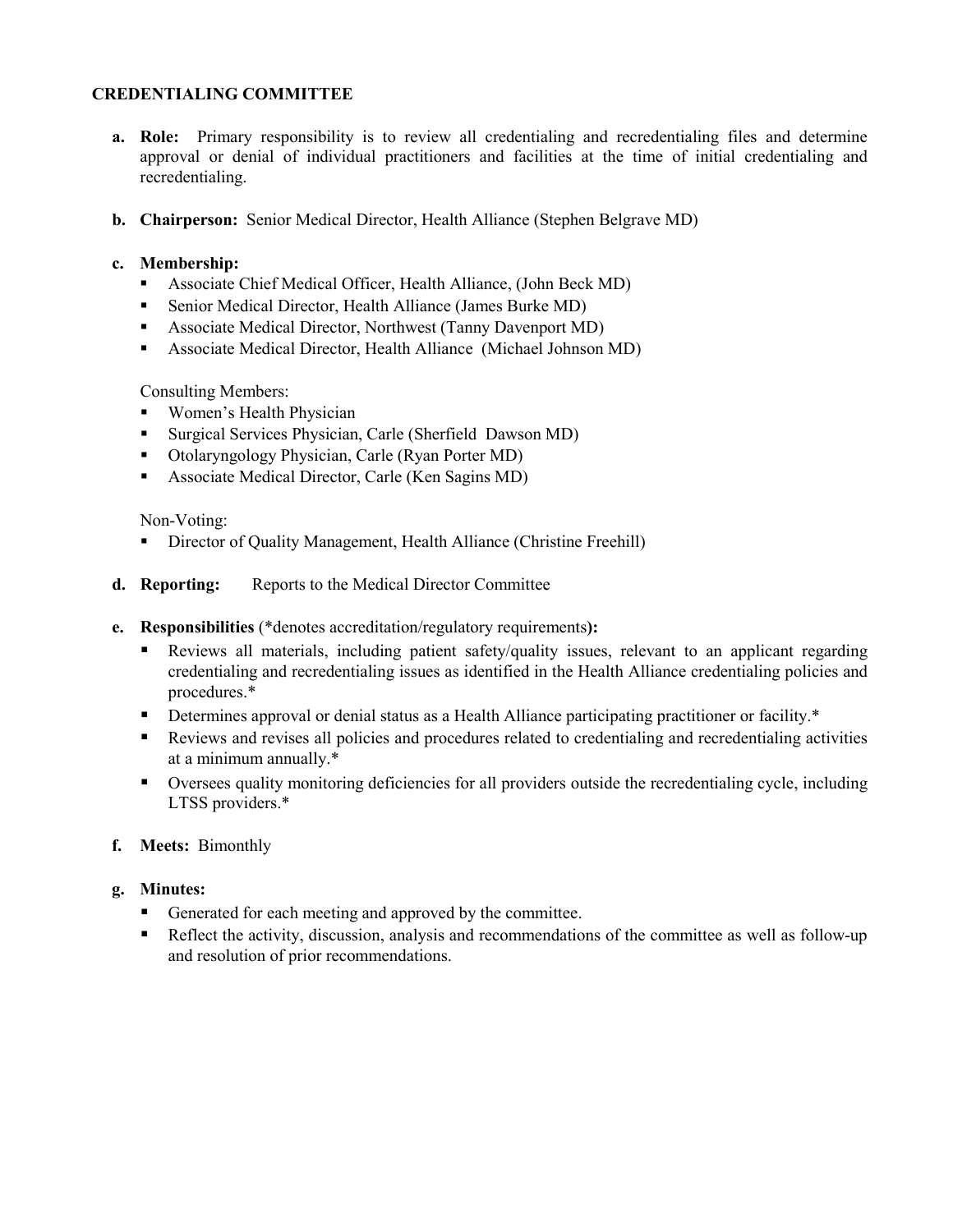# **CONSUMER ADVISORY COMMITTEE – COMMERCIAL PRODUCTS**

- **a. Role:** Identifies and reviews consumer concerns and makes advisory recommendations to Health Alliance. In addition, Health Alliance makes requests of the committee to provide feedback to proposed changes in plan policies and procedures, programs, materials and processes, which will affect enrollees.
- **b. Chairperson:** Elected by the committee

#### **c. Membership:**

 Eight (8) enrollees selected as required by law. An enrollee may not serve on the committee if during the two (2) years preceding service the enrollee: (1) has been an employee, officer, or director of the plan, an affiliate of the plan or a provider or affiliate of a provider that furnishes health care services to the plan or affiliate of the plan; or (2) is a relative of a person specified in item (1). Four (4) enrollees will serve a two-year term and four (4) enrollees a one year term. After the term expires, Health Alliance will re-appoint or appoint an enrollee to serve on the committee for a two-year term.

#### *Resources to the Committee:*

- VP of Compliance and Risk Management, Health Alliance
- **Marketing Communications Specialist, Health Alliance**
- Chief Medical Officer or designee, Health Alliance
- **d. Reporting:** Reports to the Customer Steering Committee.

#### **e. Responsibilities:**

- Identify and review consumer concerns and make advisory recommendations.
- **Provide feedback to proposed changes in plan policies and procedures which will affect enrollees.**
- **IDENTIFY and recommend improvement of Health Alliance membership and educational materials.**
- **Provide input and recommendations for coverage issues.**

#### **f. Meets:** Quarterly

- Generated for each meeting and reviewed/approved by the committee.
- Reflects the activity, discussion, and decision of the committee, as well as follow-up and resolution of prior recommendations.
- Reported to the Customer Steering Committee.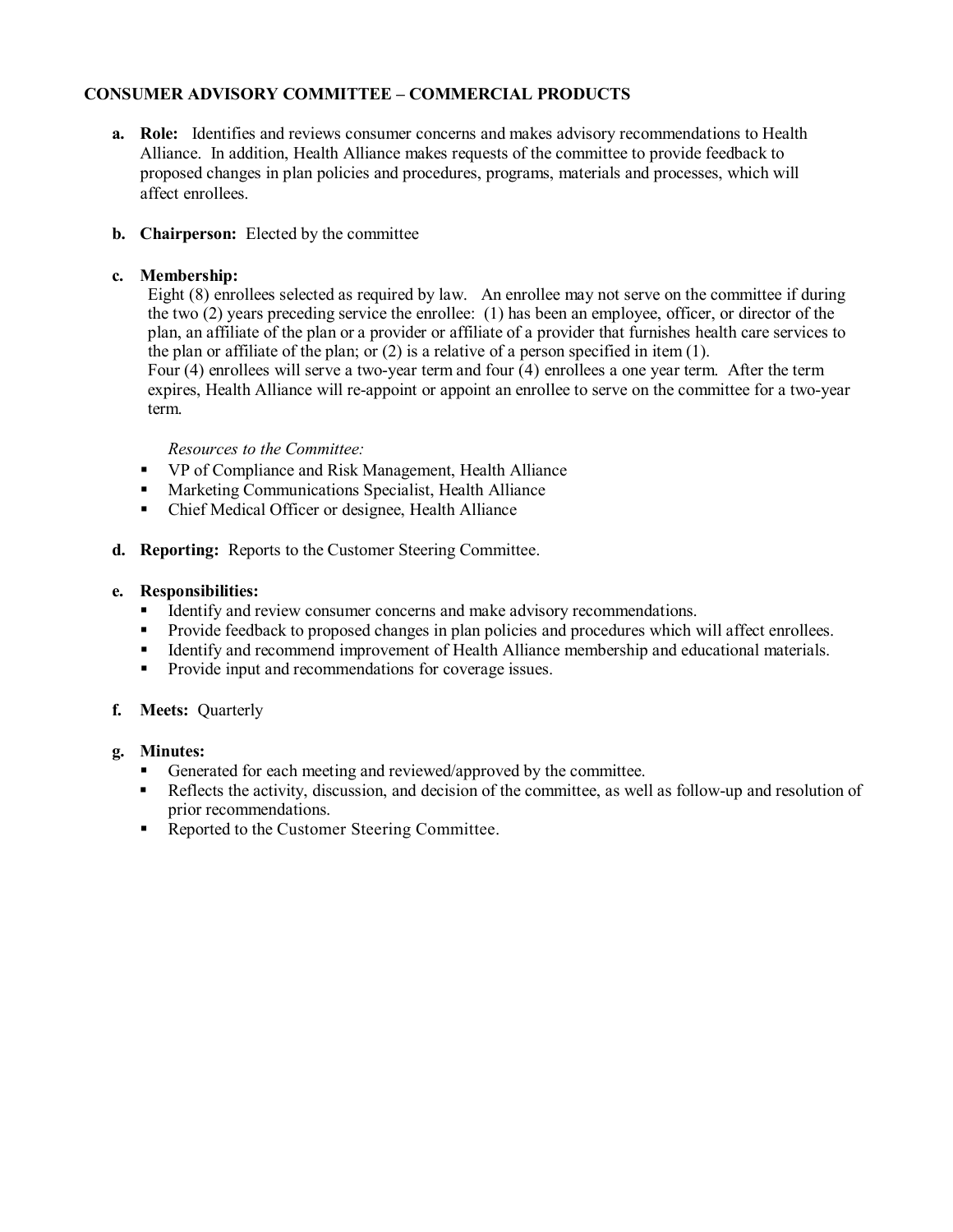# **BEHAVIORAL HEALTHCARE COMMITTEE**

- Health Alliance throughout all service areas. Reaches out to high volume behavioral health providers on a regular basis to identify interventions and coordinate efforts for medical and behavioral health care. **a. Role:** Identifies opportunities to improve the quality of behavioral health care delivered to members of
- **b.** Chairperson: Vice President and Associate Chief Medical Officer, Health Alliance (John Beck MD)

#### **c. Membership:**

- Regional Medical Director, Health Alliance (Stephen Belgrave MD)
- Care Coordinator, Carle Health System (Natalie Pankau LCSW)
- Senior Case Manager, Social Worker, Health Alliance (Devin Richardson LCSW)
- **Practicing Behavioral Health Practitioner, Carle (Katherine Kwiatkowski MD)**
- Practicing Primary Care Practitioner, Carle (Carl Sather MD)

Non-voting:

- Director of Quality Management , Health Alliance (Christine Freehill)
- **d. Reporting:** Reports to Medical Director Committee and Population Health Committee
- **e. Responsibilities** (\*denotes accreditation/regulatory requirements**):** 
	- Advise Health Alliance on issues related to improving continuity and coordination of care between medical care and behavioral health care.\*
	- Review HEDIS results for measures related to behavioral health care and advise Health Alliance on improvement opportunities and action plans.\*
	- Addresses any identified patient safety improvement opportunities around behavioral health.\*
	- Identify and recommend actions to improve access to behavioral health services.\*
- **f. Meets:** Monthly
- **g. Minutes:** 
	- Generated for each meeting and approved by the committee
	- Reflect the activity, discussion, analysis and recommendations of the committee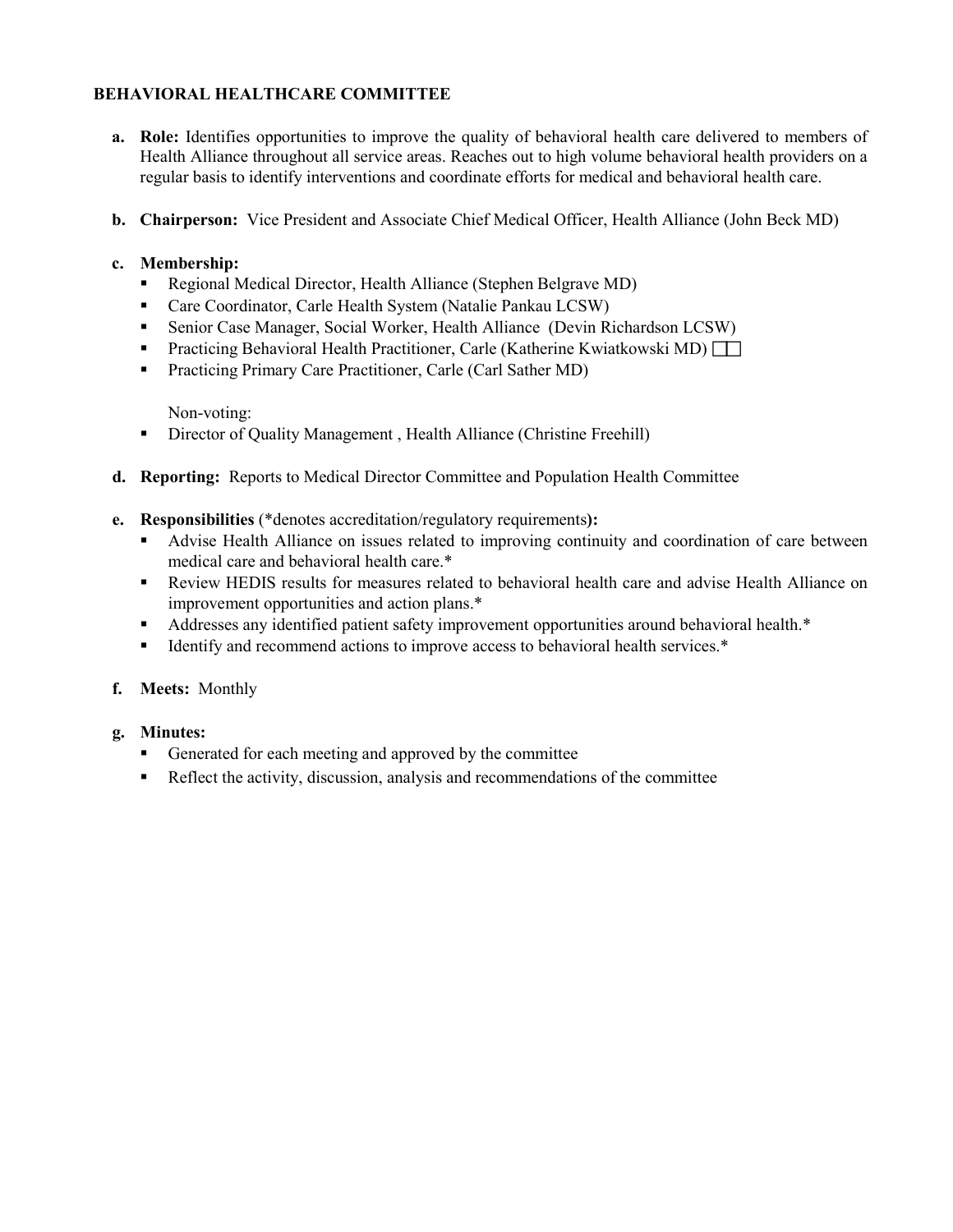# **ADVERSE EVENTS COMMITTEE**

- **a. Role:** Reviews Potential Quality Incidents identified through any method, including but not limited to Serious Reportable Adverse Events  $(SRAE)^{(1)}$  and Hospital Acquired Conditions<sup>(2)</sup>; provides recommendations for patient safety interventions to QIC. (1)Sometimes referred to as never events or sentinel events, Serious Reportable Adverse Events are defined by the National Quality Forum.<sup>(2)</sup> As defined and updated by Centers for Medicare and Medicaid.
- **b. Chairperson**: Director of Quality Management (Christine Freehill)

#### **c. Membership:**

- Vice President and Associate Chief Medical Officer, Health Alliance (John Beck, MD)
- Regional Medical Director, Health Alliance Northwest (Richard Hourigan, MD)
- Associate Medical Director, Health Alliance (Mike Smith, MD)
- Managed Care Pharmacist, Health Alliance (Marc Belanger, PharmD)

Non-Voting:

- Manager, Clinical Services Delegation (Laurie Howard, RN)
- **d. Reporting:** Reports to Quality Improvement Committee.
- **e. Responsibilities** (\*denotes accreditation/regulatory requirements):
	- Recommend follow up actions to the QIC Chairperson based on impact of adverse event.
	- Oversee the policy and procedure to ensure meets CMS requirements.
	- Trend and track events for annual reporting.\*
- **f. Meets:** As needed
- **g. Minutes:** 
	- Generated for each meeting and approved by the committee.
	- Reflect the activity, discussion, analysis and recommendations of the committee as well as follow-up and resolution of prior recommendations.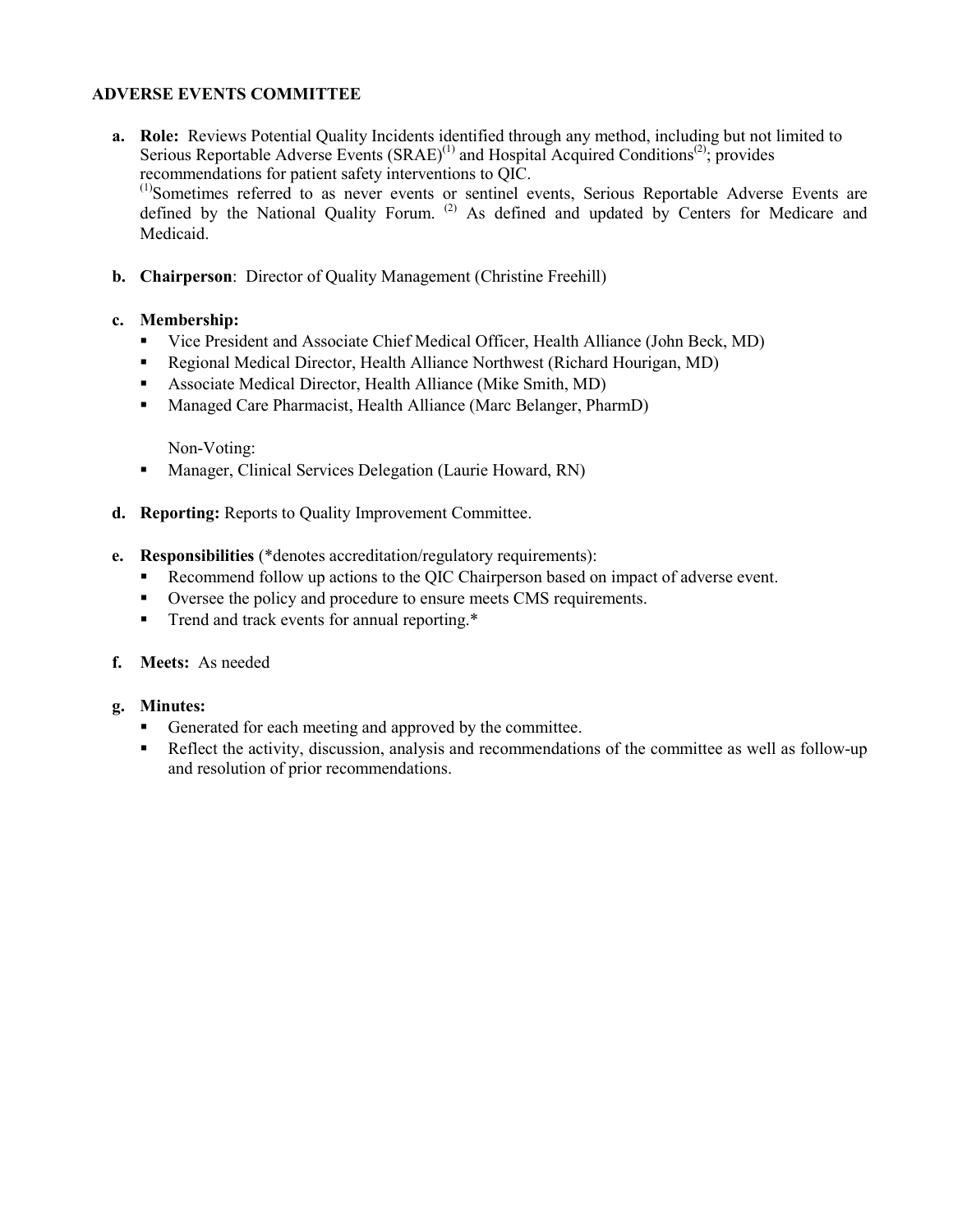# **STARS STRATEGIC PLANNING WORKGROUP**

- a. Role: Develop, implement, and monitor an ongoing quality improvement plan for IL and Midwest Medicare star ratings.
- b. **Chairperson**: Director, Medicare Stars Program & Health Improvement, Health Alliance (Kena Hahn)<br>c. **Membership**

#### c. Membership

- Chief Medical Officer, Health Alliance, (Robert Good, DO)
- Vice President of Medical Management, Health Alliance (April Vogelsang, RN, MS)
- Senior Vice President, Government Relations & Business Operations, Health Alliance (Sinead Madigan)
- Clinical Pharmacist Medicare Advantage, Health Alliance (Tamara Migut RPh)
- Director of Consumer Product Services, Health Alliance (Jennifer Marquardt)
- Director, Quality Management, Health Alliance (Christine Freehill)
- Manger, Consumer Call Center, Health Alliance (Christie Holland)
- Manger, National Network, Health Alliance (Denise Grussing)
- Manager, Medicare & Pharmacy Compliance, Health Alliance (Hollie Wilson)
- Manager, Customer Experience, Health Alliance (Kristy Waddell)
- Manager, Consultative Solutions, Health Alliance (Abigail Corner)
- Manager, Member/Provider Resolutions Manager, Health Alliance (Debbie Burr)
- Manager, Star Ratings, Health Alliance (Damien Banks)
- Star Rating Coordinators, Health Alliance (Reba Karr, Danielle Daly, and Emily Wells)
- Communications Coordinator, Health Alliance ( Laura Miller)
- d. **Reporting**: Reports to the Quality Improvement Committee

# e. **Responsibilities:**

- Develop, implement, and monitor interventions for Illinois/Indiana and Iowa stars measures
- Reviews Part C and Part D Star Ratings
	- Develop and implement interventions to achieve 5 star rated health plan
	- Review and develop intervention strategies directed towards members and providers
	- **Monitor and review the CCIP and QIP plans**
	- Analyze changes to future Star Ratings and Display Measures
	- Review new Health Plan benefits and analyze the impact to Star Ratings
	- **Promote accountability and collaboration between departments**
	- **Promote collaboration with Carle, our largest provider network, and other at risk and rural** alliance partners
	- Review and adjust plan and interventions based on market need
- f. **Meets**: Monthly
- g. **Minutes**:
	- Generated for each meeting and approved by the committee at the next scheduled meeting.
	- Reflect the activity, discussion, analysis and recommendations of the committee as well as follow-up and resolution of prior recommendations.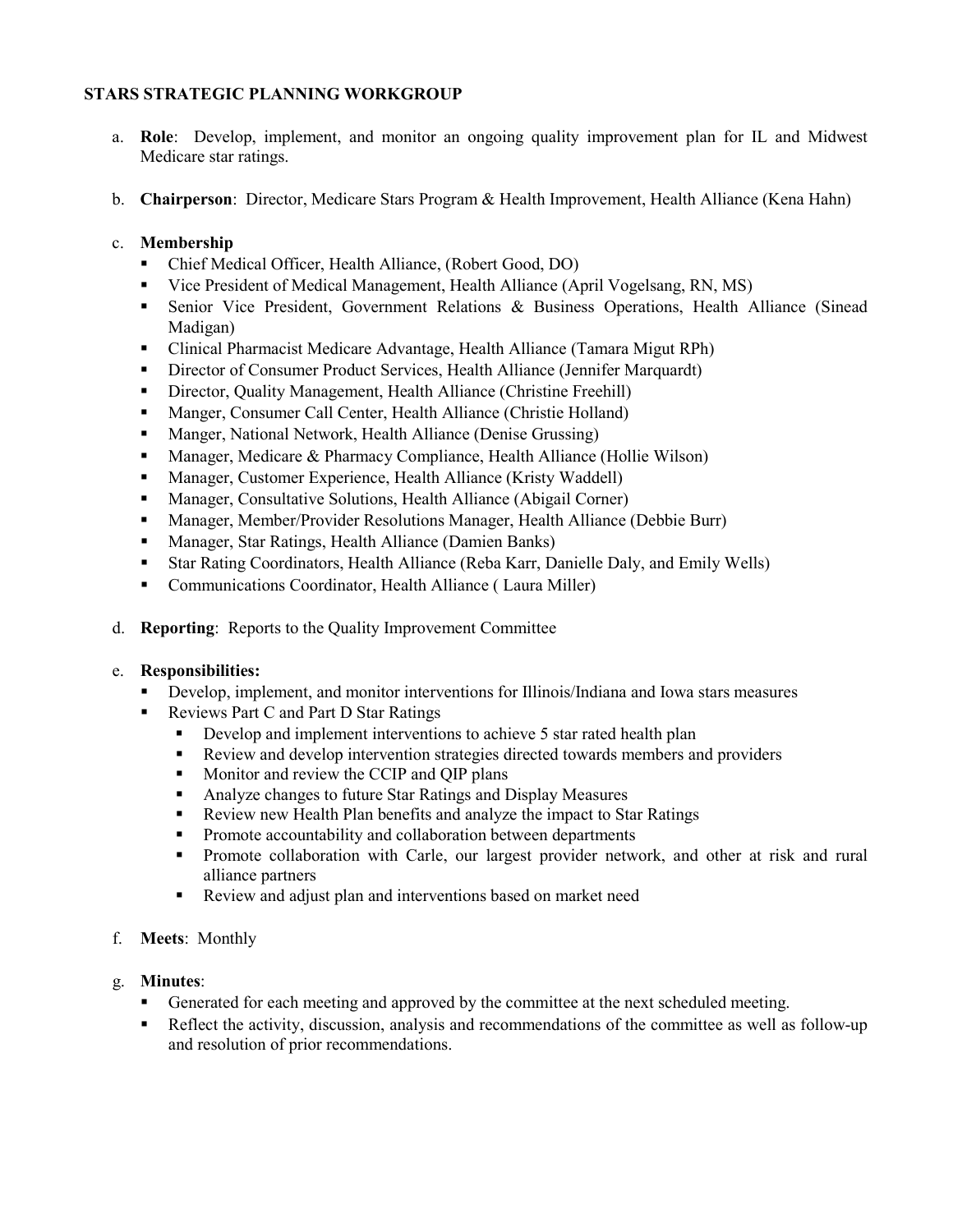# **Confluence Health Star Committee (Washington)**

- **a. Role:** Primary responsibility is to provide implementation, coordination, and oversight of Health Alliance Northwest Star Rating improvement initiatives in order to achieve 5 Star ratings.
- **b. Chairperson:** Medical Director, Health Alliance Northwest (Dr. Richard Hourigan)

# **c. Membership:**

- Confluence Health Representatives
- Chief Medical Officer, Health Alliance, (Robert Good, DO)
- Vice President of Medical Management, Health Alliance (April Vogelsang, RN, MS)
- **Director of Quality Management, Health Alliance (Christine Freehill)**
- **Director, Medicare Stars Program & Health Improvement, Health Alliance (Kena Hahn)**
- **Director of Consumer Product Services, Health Alliance (Jennifer Marquardt)**
- Manager, Consultative Solutions, Health Alliance (Abigail Corner)
- Manager, Member/Provider Resolutions Manager, Health Alliance (Debbie Burr)
- **Manager, National Network, Health Alliance (Denise Grussing)**
- Manager Medicare and Pharmacy Compliance, Health Alliance (Hollie Wilson)
- Manager, Star Ratings, Health Alliance (Damien Banks)
- Star Rating Coordinators, Health Alliance (Reba Karr, Danielle Daly, and Emily Wells)
- Vice President, Health Alliance Northwest, Health Alliance (David Corrigan)
- Ad-Hoc representatives, as needed
- **d. Reporting:** Reports to the Health Alliance Quality Improvement Committee
- **e. Responsibilities** (\*denotes accreditation/regulatory requirements)**:** 
	- Communicate the implementation for quality improvement activities for care and service specific to HANW\*
	- Continuously monitor data from quality improvement activities (including CAHPS and other surveys/reports) as outlined in the annual work plan and recommend appropriate action for HANW.\*
	- Evaluate and allocate resources for quality improvement activities, including resources needed to impact Star ratings.
	- Review MA HEDIS rates, reporting findings from the annual HEDIS audit, and assess actions based on results.\*
	- Review Part C and Part D HANW Report Cards (Star Ratings)\*
	- Develop and implement interventions directed towards members and providers to achieve a 5 star rated health plan.
	- **Monitor HANW Quality Improvement Projects (QIP) and Chronic Care Improvement Programs** (CCIP) for HANW\*
- **f. Meets:** Monthly

- Generated for each meeting and approved by the committee.
- Reflect the activity, discussion, analysis and recommendations of the committee, as well as follow-up and resolution of prior recommendations.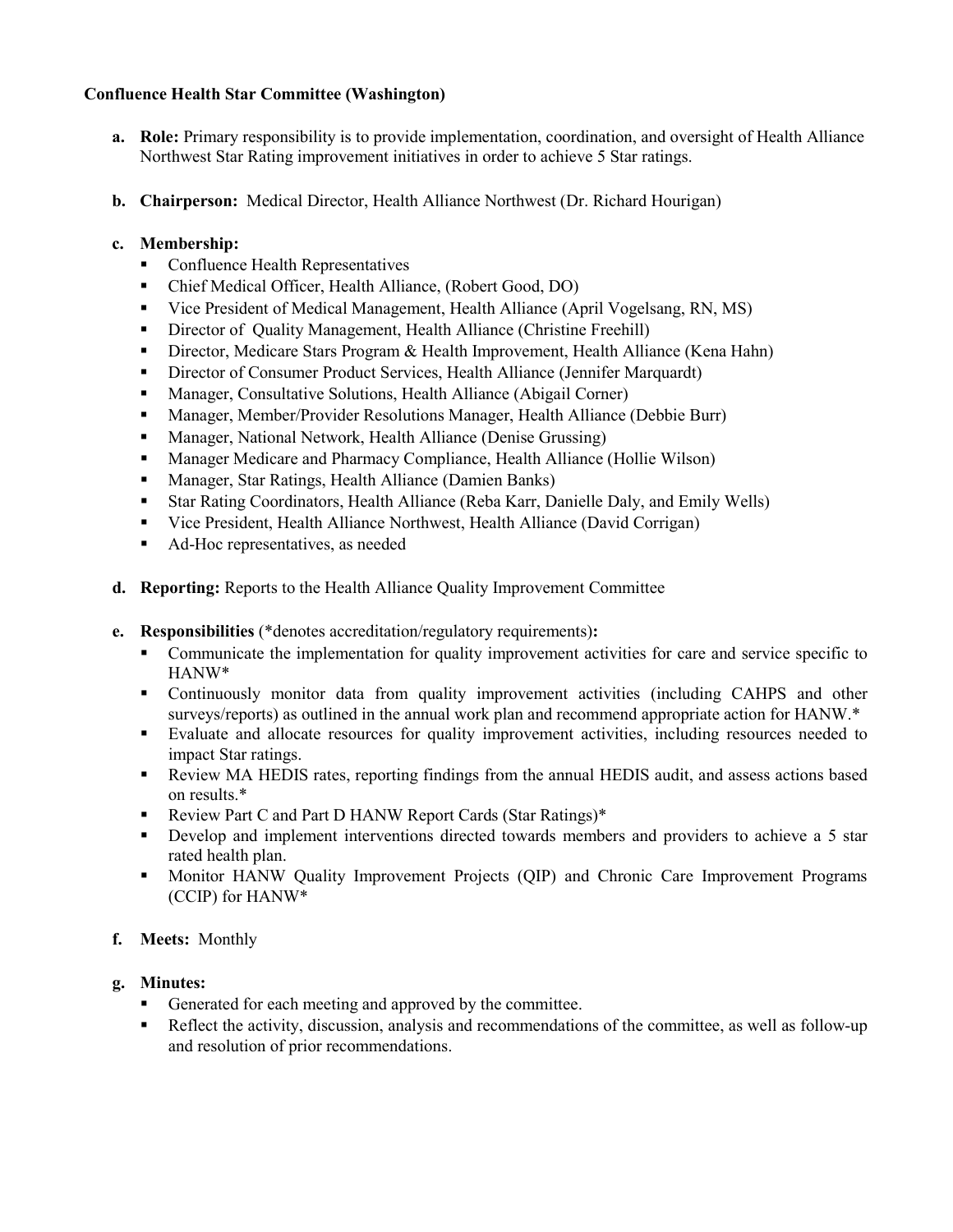# **MEDICARE ADVISORY BOARD**

a. Role: beneficiaries a forum where ideas, concerns, and suggestions could be shared and discussed; and to have input into program planning and product development. The primary mission of the Board is to facilitate open communication between plan leadership and members. The Board is a crucial source of insights related to member issues and concerns, product development needs and service requirements. Members The Medicare Advisory Board (MAB) for Health Alliance Medicare established to provide have the opportunity to influence decision-making by providing feedback to proposed changes in plan policies and procedures, which will impact beneficiaries.

Health Alliance Medicare currently has MABs with membership representative of the following areas:

- **Illinois**
- North Central Washington
- • Yakima County, WA
- **b. Chairperson:** Director of Consumer Products Service, Health Alliance
- **c. Membership:** The Board shall consist of up to 12 Medicare Advantage members who hold active must be articulate about issues and needs and be willing to commit to participation. There are no set terms of membership. Membership on the advisory board will remain in effect until such time as the member or Chairperson deems otherwise. Health Alliance representatives shall include: membership on a Health Alliance Medicare plan. To be selected for the Advisory Board, individuals
	- **Director of Consumer Products Service Member Service Representative and/or Member Retention** Analyst
	- Communications Coordinator

Communications Coordinator Health Alliance Resources to the Board*:* 

- Vice President of Sales and Retention,
- Vice President of Government Programs
- **Director of Consumer Sales**
- **Compliance Programs Manager**
- Community Liaisons
- **d. Reporting:** Reports to the Members' Rights and Responsibilities Committee.
- **e. Responsibilities:** The Board functions in an advisory capacity only. The Board will serve as a mechanism to:
	- **Provide ongoing member feedback on services, regulations, policies and procedures**
	- Evaluate current products and services
	- Identify new/alternative services and products
	- **Determine areas, products, or services that may need to be changed and/or improved**
	- Serve as an issues forum
	- Determine member priorities and needs
- f. Meets: Meeting frequency may be altered to meet the needs of Board members and Health Alliance staff.
	- $\blacksquare$  Illinois Quarterly
	- Washington (Confluence) Tri-annually
	- Washington (Yakima) Tri-annually

**g. Minutes:** 

Generated for each meeting and reviewed/approved by the Chairperson.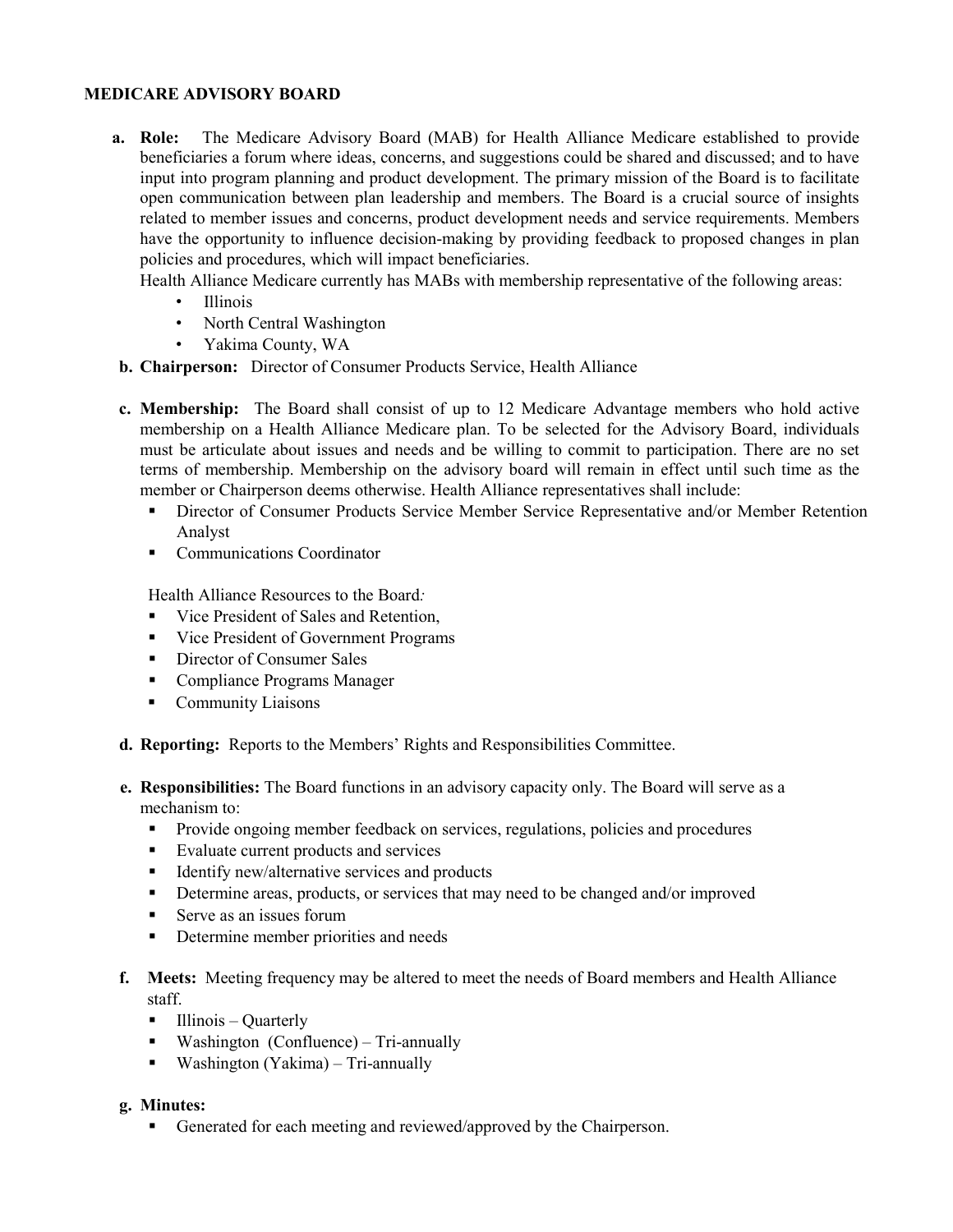- Reflects the activity, discussion, and decision of the committee, as well as follow-up and resolution of prior recommendations.
- Reported to the Members' Rights and Responsibilities Committee.